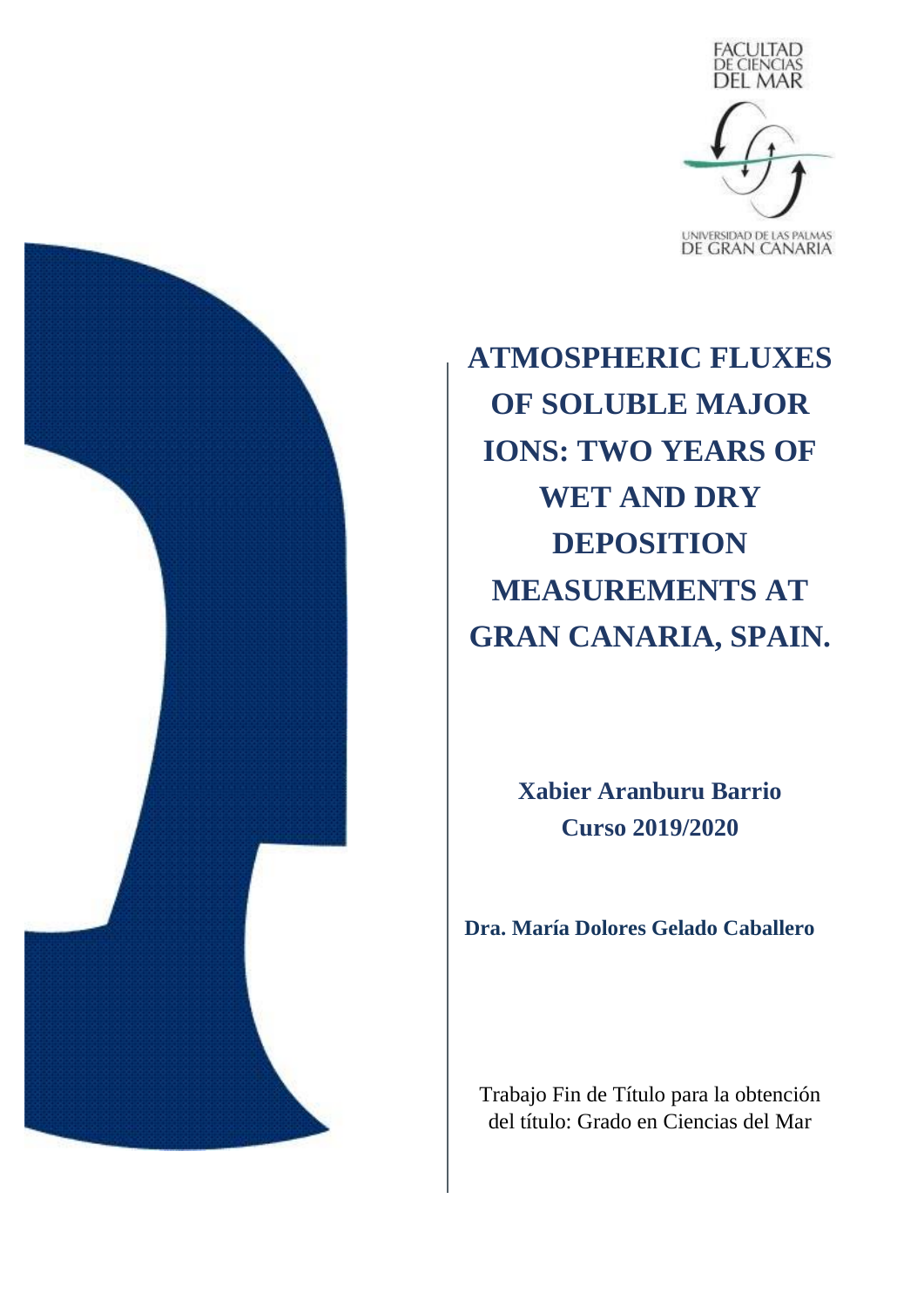# **CONTENT**

| 1. |     |  |  |  |  |  |  |  |  |  |  |
|----|-----|--|--|--|--|--|--|--|--|--|--|
| 2. |     |  |  |  |  |  |  |  |  |  |  |
|    | 2.1 |  |  |  |  |  |  |  |  |  |  |
|    | 2.2 |  |  |  |  |  |  |  |  |  |  |
|    | 2.3 |  |  |  |  |  |  |  |  |  |  |
| 3. |     |  |  |  |  |  |  |  |  |  |  |
|    | 3.1 |  |  |  |  |  |  |  |  |  |  |
|    | 3.2 |  |  |  |  |  |  |  |  |  |  |
|    | 3.3 |  |  |  |  |  |  |  |  |  |  |
|    | 3.4 |  |  |  |  |  |  |  |  |  |  |
|    | 3.5 |  |  |  |  |  |  |  |  |  |  |
| 4. |     |  |  |  |  |  |  |  |  |  |  |
| 5. |     |  |  |  |  |  |  |  |  |  |  |
| 6. |     |  |  |  |  |  |  |  |  |  |  |
| 7. |     |  |  |  |  |  |  |  |  |  |  |
|    |     |  |  |  |  |  |  |  |  |  |  |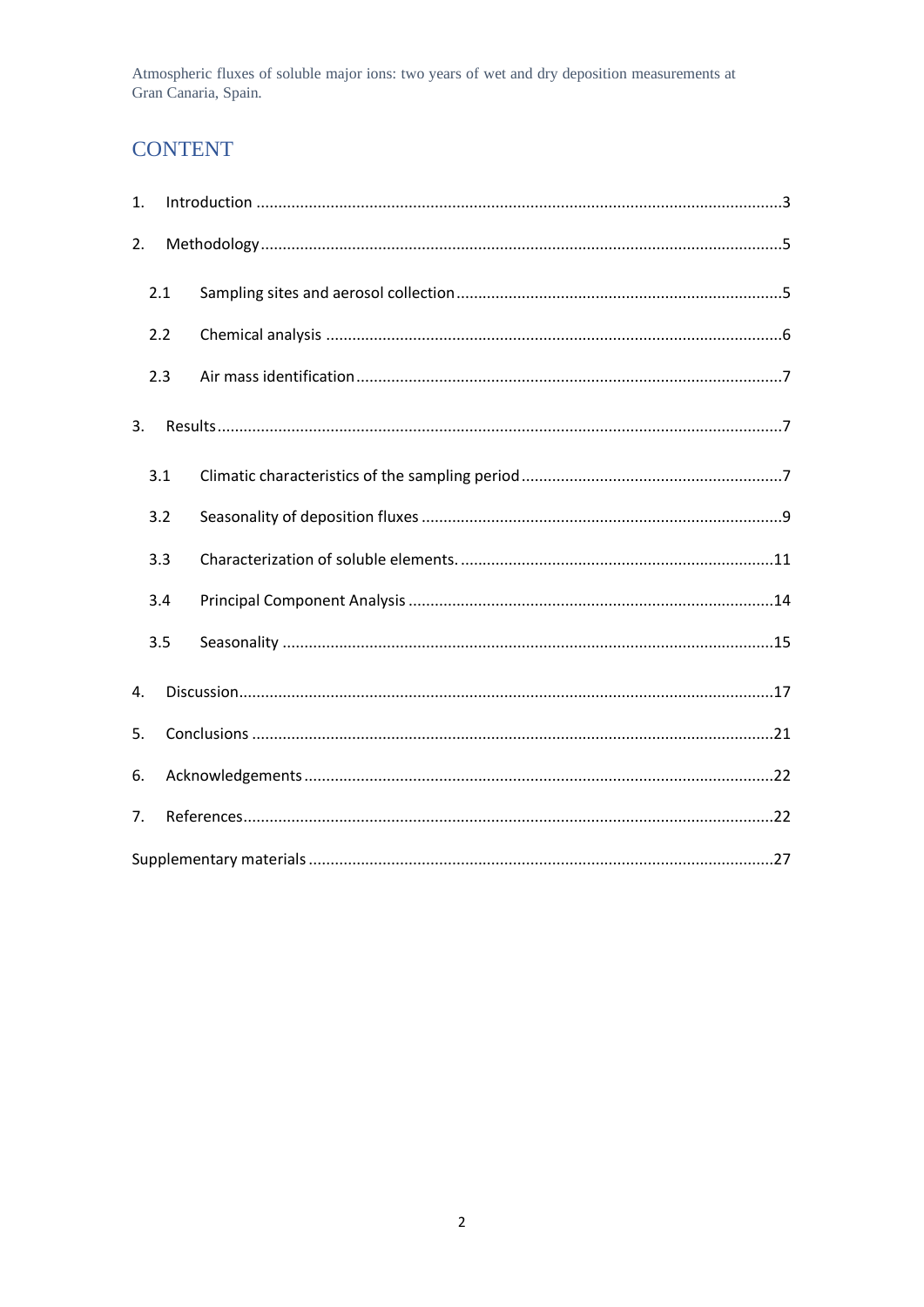## <span id="page-2-0"></span>1. Introduction

Transport and deposition of atmospheric particles notably affects the climate (Buseck & Pósfai, 1999; Ramanathan et al., 2001), as well as human health (Kelly & Fussell, 2015), and is considered one of the most important sources of nutrients in the oceans (Baker et al., 2006), especially in the "Low-Nutrient Low-Chlorophyll" (LNLC) zones (Jickells & Moore, 2015).

Formation of atmospheric aerosol can be the result of the transformation from gas to particle, induced by natural or anthropogenic precursors, or it can be the result of the action of the wind on both water or land (Seinfeld and Pandis, 1998)*.* It is estimated that dust contributions to the oceans are around  $450$  Tg year<sup>-1</sup>, of which about  $43\%$  are deposited on the Atlantic Ocean (Jickells et al., 2005).

Located near the African continent within the "Dust Belt" (Prospero & Lamb, 2003) the Canary Islands are frequently subjected to Saharan dust events. North Africa is the most active and wide region of dust emission, contributing 50-70% of global emissions (Huneeus et al., 2011), therefore the Canary Islands are an ideal place to study the impact of African dust episodes in the subtropical zone of the North Atlantic Ocean (NAO) (Gelado-Caballero et al., 1996; Neuer et al., 2004; Torres-Padrón et al., 2002). Dust sources on the African continent are mostly located in low-lying areas (Prospero et al., 2002), which are associated with drainage areas of ancient waterways, where river sediments accumulated during the so-called African wet periods (Middleton et al., 2018; Pausata et al., 2020; Skonieczny et al., 2015). These potential source areas, cover a large part of the Sahara, and a portion of Sahel region (Rodríguez et al., 2015; Rodríguez et al., 2020).

Spatial and seasonal variations are shown in numerous studies regarding Saharan dust transport mechanisms (Goudie & Middleton, 2001; Prospero, 1999). Air plumes that reach the Canary Islands loaded with dust are known as the "Saharan Air Layer" (SAL), a dry, warm and dust-laden corridor that expands from the North African coast (1-5 km a.s.l.) to the American continent above the marine boundary layer. During the westward movement of the SAL, and because of (size dependent) gravitational settling, dust particles move downward from the warm and dry SAL to the cooler and humid Marine Boundary Layer (MLB). Dust transport over the islands is strongly affected by the seasonal latitudinal variation of the "Intertropical Convergence Zone" (ITCZ). During the boreal summer, the ITCZ moves northward over the north western African continent, creating a thermal low over the surface of the African continent. This causes the high-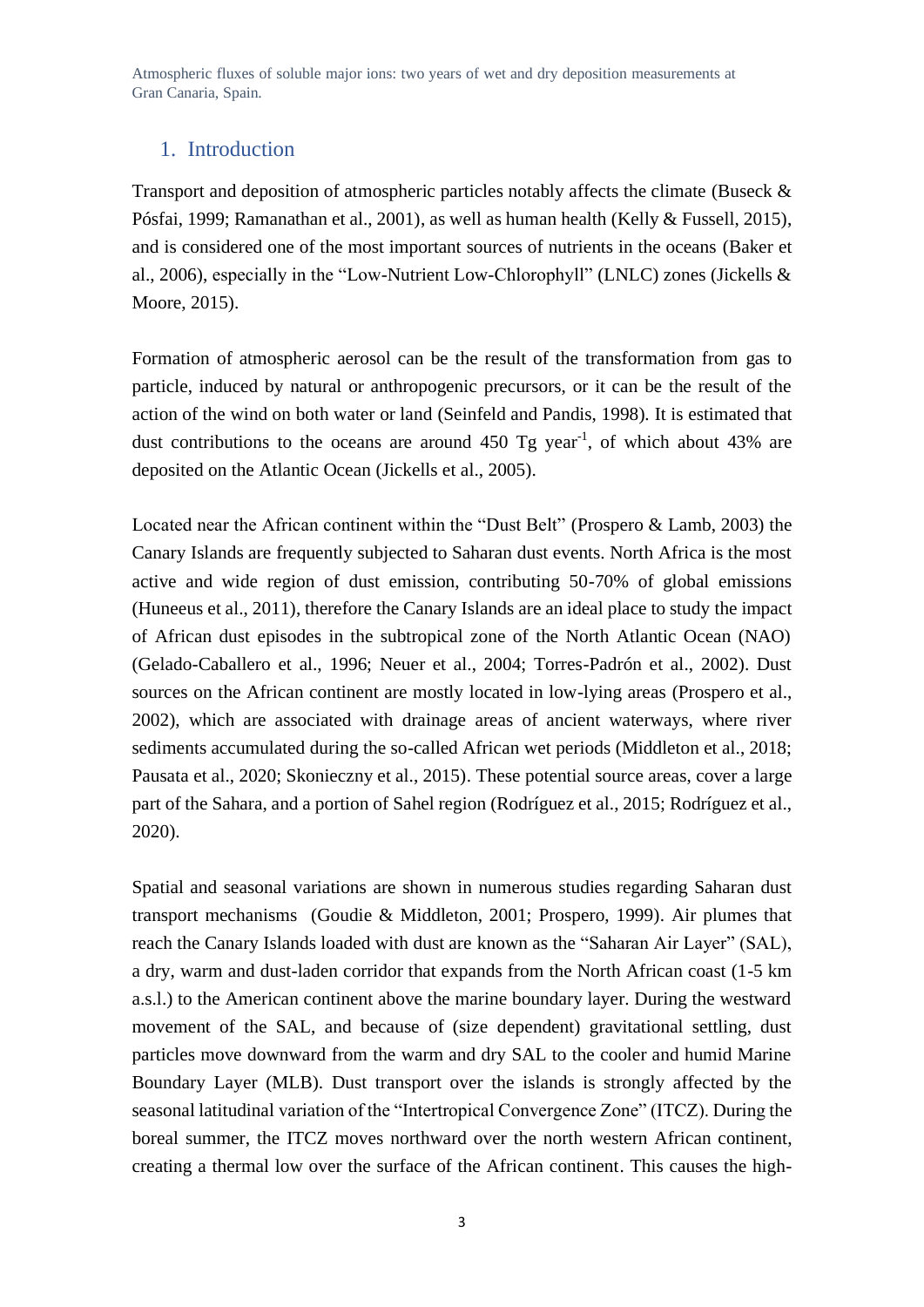pressure system of North Africa (NA) to be located at higher altitudes likewise causing the transport of dust to rise. The emerging dust from the African coast follows the path of tropical waves, or also called eastern waves, reaching the islands from the S-SW (Sancho et al., 1992). In winter, the ITCZ is located at lower latitudes, and the transport of dust is controlled by the high-pressure systems of the north of the African continent. Dust reaches the archipelago from the east at relatively low altitudes, where it is mostly injected into the MBL (Díaz et al., 2006).

The MBL is restricted by the base of the thermal inversion layer at an altitude of about 500 m above sea level in the areas contiguous to Azores anticyclone, and at about 2000 m in the trade wind area, closer to the tropics. In the subtropical zone, the top of the MBL is usually contained by the Trade Wind Inversion Layer (TWI). In Canary Islands, the TWI`s position follows a seasonal pattern. During summer it is located at heights between 700 and 1380 m with an average thickness of 560 m, while during winter the heights rise to about 1360 and 1850 m, and the average thickness decreases to about 360m (Torres et al., 2001). During summer, African dust is transported at higher altitudes, often above the TWI, it is for this reason that TWI is believed to have a great impact on vertical deposition and therefore on the amount of dust that achieves to reach the MLB (Alonso-Pérez et al., 2007; S. Rodríguez et al., 2015; Sergio Rodríguez et al., 2020).

Atmospheric aerosol is deposited on terrestrial and marine ecosystems, either by dry deposition (DD) or Wet Deposition (WD). Different authors have studied the fluxes of particle deposition in Gran Canaria, Canary Islands, at the Tafira (TF) and Pico de la Gorra (PG) stations located at altitudes of 269 m a.s.l and 1930 m a.s.l, respectively (Menéndez et al., 2007, 2009; Gelado-Caballero et al., 2012; López-García et al., 2013). They have claimed that the DD dominates the deposition fluxes over the WD (more than 93% of total flux) with a mean value of  $25.0 \pm 0.3$  mg m<sup>-2</sup> d<sup>-1</sup> for DD (López-García et al., 2013). No clear seasonality for the total deposition fluxes in the TF station has been found although intense dust events were detected during winter and early spring (December-March) seasons. However, in the PG station the mean concentration of Total Suspended Particles (TPS) increases during summer (July-September) due to the transport of dust layer occurs in higher altitude of the atmosphere.

A combination of multivariate statistical methods and backward trajectories have been used to evaluate the aerosol sources and the influence of the seasons on the TPS concentrations. For example, using chemical analysis of atmospheric deposition and Principal Component Analysis (PCA) the contribution of different sources of dust and the seasonality in the Mediterranean region have been determined (Chabbi et al., 2020;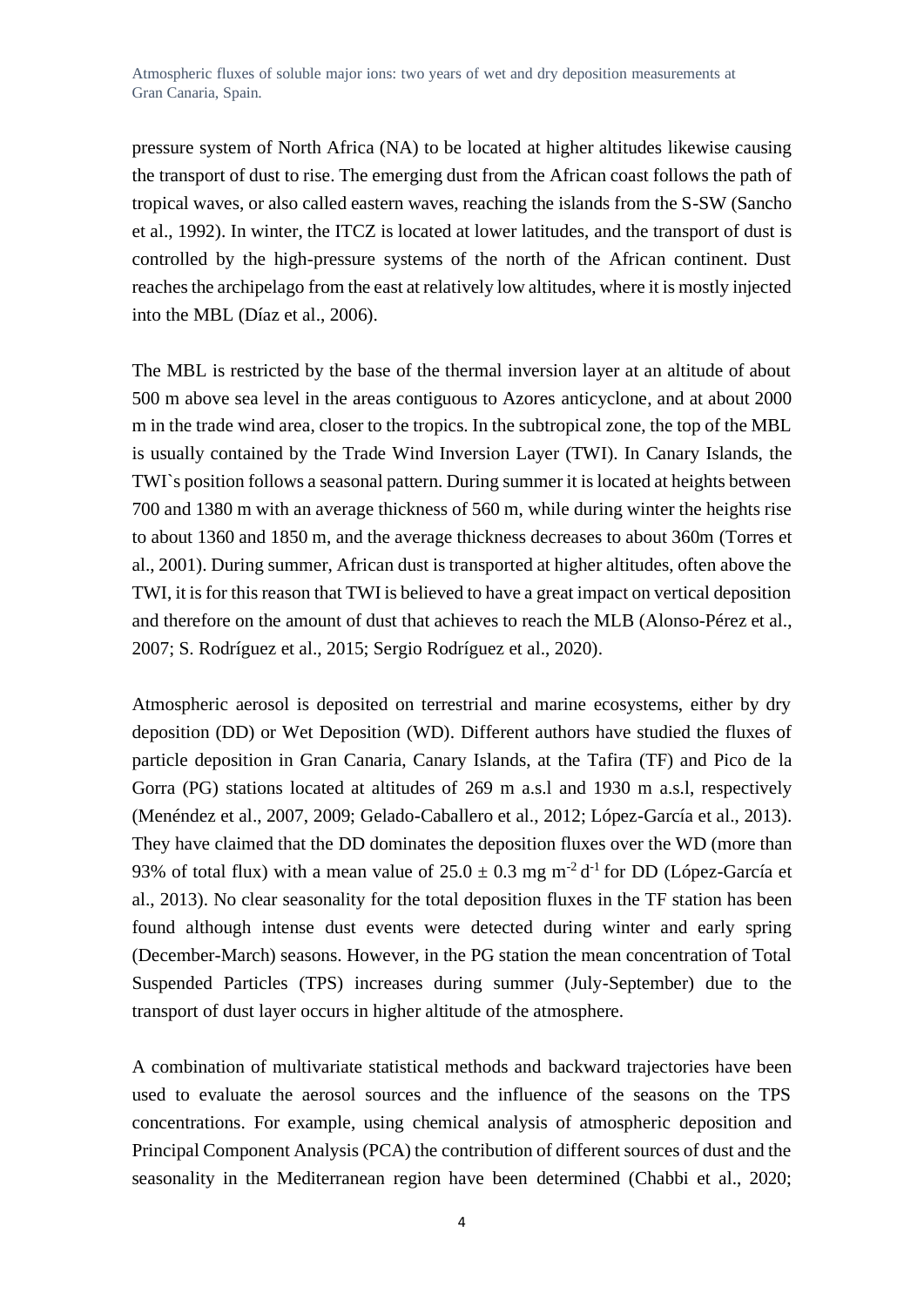Morselli et al., 2008). Depending on the origin of air masses, the study of the back trajectories (see for example Morselli et al., 2008; Astitha et al., 2010) allows the determination and dating of long-range dust and chemical elements . Astitha, et al. (2010) explores the origin and fate of continental aerosols transported over the Central Atlantic Ocean, in terms of chemical composition, number and size distribution, using chemistrytransport models, satellite data and in situ measurements. They observed that urban areas were subjected to high concentrations of anthropogenic pollutants, especially due to transportation and industry, which were characterized by a high concentration of ions such as  $NO_3^-$  and  $SO_4^2$  amongst others. On the other hand, the marine contributions were characterized by a high concentration of  $Na<sup>+</sup>$  and Cl ions transported by the sea spray, while the presence of dust intrusions from the Sahara resulted in greater inputs of  $Ca^{2+}$ and  $PO<sub>4</sub><sup>3</sup>$  ions.

This work aims to study the characterization of the soluble elements of atmospheric dust depositions: the major ions (F, Cl, Br, NO<sub>3</sub>, SO<sub>4</sub><sup>2</sup>, nss-SO<sub>4</sub><sup>2</sup>, PO<sub>4</sub><sup>3</sup>, Na<sup>+</sup>, NH<sub>4</sub><sup>+</sup>, K<sup>+</sup>,  $Mg^{2+}$ ,  $Ca^{2+}$ ) and three organic acids (Acetic, Oxalic and Formic) and the seasonal variability of deposition fluxes on the island of Gran Canaria during a period from January 2018 to March 2020. The potential sources of the chemical species will be also established using a multivariate statistical method, the Principal Component Analysis (PCA).

#### <span id="page-4-0"></span>2. Methodology

#### <span id="page-4-1"></span>2.1 Sampling sites and aerosol collection

Deposition samples were collected at Tafira (TF) station (28º 06' N, 15º 24' W; 269 m ASL), located within a semi urban area and confined to the marine boundary layer (<1800 m ASL). This site was used in this and previous studies to investigate variations of the chemical signature of aerosols reaching the Canary Islands (Gelado-Caballero et al., 2012; López-García et al., 2013). A total suspended particles (TSP) concentration timeseries has been recorded since1st December 2003 (Gelado-Caballero et al., 2012; López-García et al., 2013).

Samples were collected using an automatic wet and dry sampler (ARS 1000, MTX Italy) fitted with two cylindrical buckets, one is for collecting WD and the other for DD. The humidity sensor allows the DD to be isolated from the environment as soon as it starts raining. The WD bucket remains covered in absence of precipitation but when it starts to rain the humidity sensor detects it and the apparatus immediately covers the DD bucket, leaving the WD bucket free to collect the particles that are dragged in during the precipitation. DD buckets are changed every 15 days in normal conditions, while the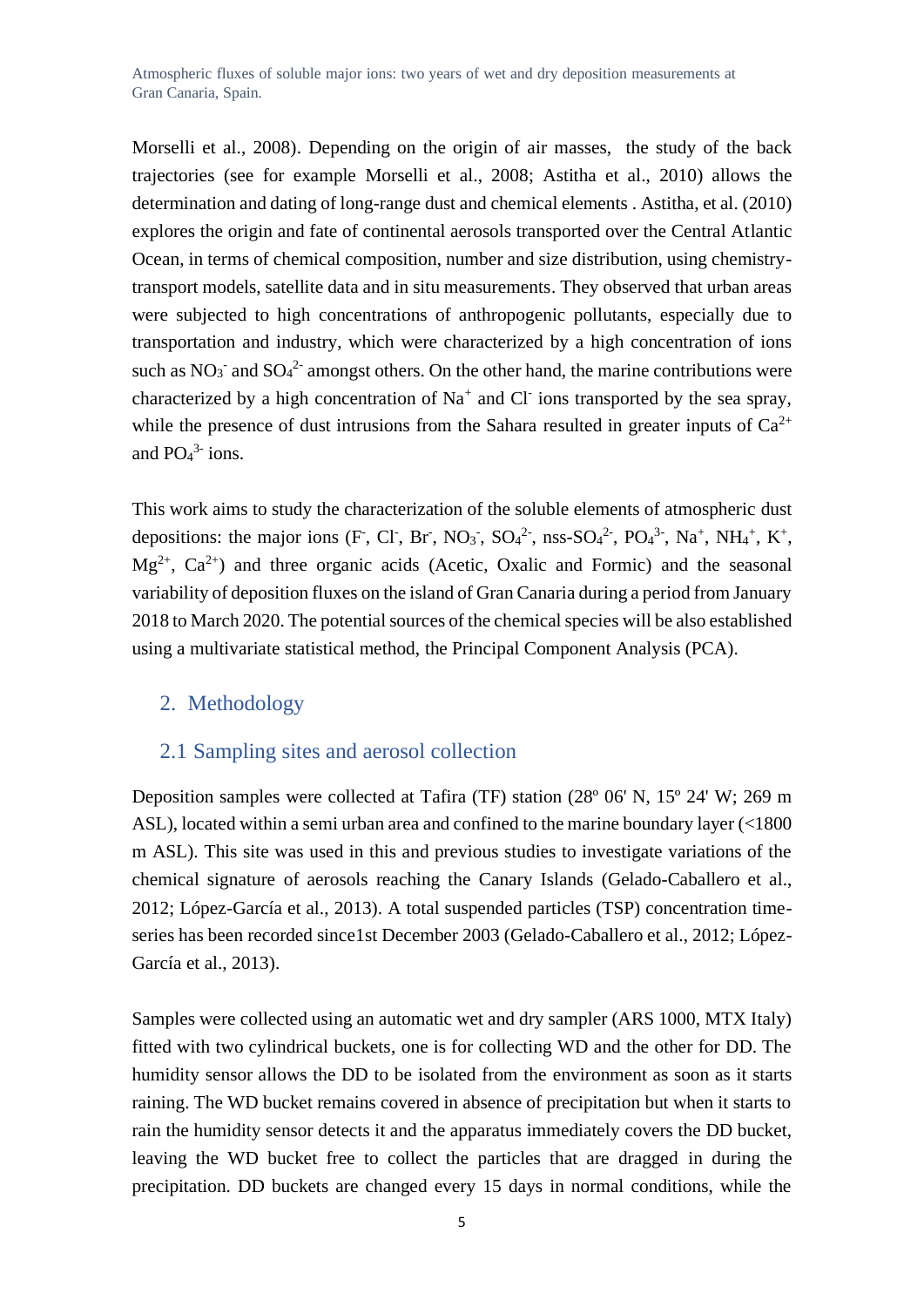collection and chemical analysis of the WD is carried out immediately, as far as possible, and exchanged for a clean one. The aerosols collected in the deposition samples were quantified by gravimetry after filtering. Nucleopore filters were dried under a Class 100 horizontal laminar flow bench and weighted with an accuracy of  $\pm 0.01$  mg (Sartorius CP225D), before washing with 0.1 M hydrochloric acid (Suprapure, Merck) prior to use. In this work soluble fractions from depositions collected between January 2018 and February 2020 were chemically characterised.

### <span id="page-5-0"></span>2.2 Chemical analysis

Soluble major ions and pH measurements were determined in the deposition samples collected. For DD samples, 150 ml of Milli-Q water was added to the bucket to wash all the particles deposited on the walls and the pH of the solution was measured. After that, the solution was filtered using an acid clean Nucleopore filter (47mm diameter and 0.2 µm pore size). WD samples were analysed just after the rain event and the same type of filtering assembly was used. The pH of unfiltered samples of dry and wet depositions were determined using a combined electrode (Aquatrode Plus, Metrohm).

Chemical composition of the water soluble fraction was measured using two ion chromatographers (883 Basic IC Plus, Metrohm), a Metrosep A Supp 4 column for anion separation (fluoride, formate, chloride, bromide, nitrate, phosphate, sulphate, acetate, and oxalate) and a Metrosep C4 column for cation separation (sodium, ammonium, potassium, calcium and magnesium) with a detection limit of 1  $\mu$ g L<sup>-1</sup>.

For the anion eluent, a 3.6 mM carbonate solution prepared from sodium carbonate (Fluka) was used, while for the cation eluent, a  $3.5 \text{ mM HNO}_3$  solution was prepared from 69% nitric acid (Hiperpur grade, Panreac). In order to maintain the baseline, a 100 mM sulphuric acid solution diluted from 95-97% sulphuric acid (Suprapur grade, Sigma-Aldrich) was used as an ion suppressor. Every 4 days eluent and ion suppressor solutions were prepared. External calibration was used to determine ion concentrations. All stock calibration standards contained a concentration of 1 mg/L and were supplied by Fluka.

A Chromafil CA45-25 pre-filter was used to prevent any particles from entering the apparatus. All samples were measured twice, and the concentration of each sample has been calculated as the mean of the two replicate measurements, with the blank value subtracted.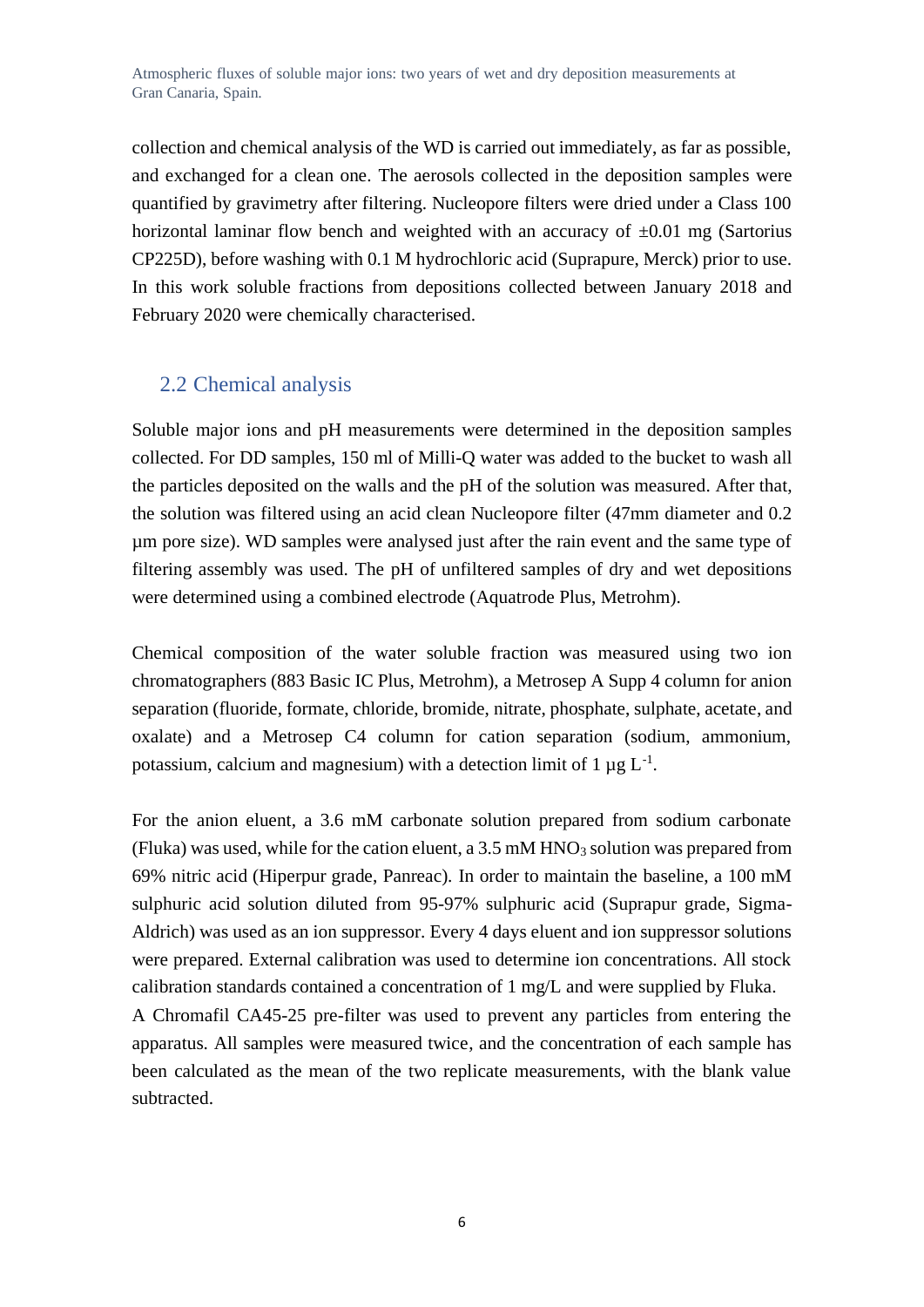## <span id="page-6-0"></span>2.3 Air mass identification

The origin of the air masses contributing to each sample was interpreted using 5-day isentropic back trajectories (finishing at altitudes of 300, 700, 1500 m in 6 hour steps) calculated for twice a day (00:00 and 12:00 UTC) using the HYSPLIT (Hybrid Single-Particle Lagrangian Integrated Trajectory) model (Rolph et al., 2017; Stein et al., 2015). We have considered 4 geographic sectors depending on source region and mineralogy: North African (Sahara), Sahelian, Marine (maritime aerosols, with trajectories over the North Atlantic Ocean), and Marine-European (Maritime aerosols, with trajectories over both North Atlantic Ocean and European continent).

#### <span id="page-6-1"></span>3. Results

#### <span id="page-6-2"></span>3.1Climatic characteristics of the sampling period

The chemical composition of aerosol particles varies widely as to the content of the mineral, marine, or anthropogenic compounds result from the relative contribution of each aerosol source sectors. In this work, two primary sources have been classified: African and non-African sources. The air masses coming from the African continent correspond with the arid areas of the Sahara Desert, North Africa (NA) and Sahel (NA-SHA). Air masses coming from marine sectors, are divided into Marine-European trajectories (NAO-EU), and those coming only from the marine sector (NAO) as shown in Figure 1.

HYSPLIT back trajectories have been analysed between January 2018 and March 2020 to determine the origin of the particles collected during the period of days in which 37 samples of DD (25) and WD (12) were taken (see Figure 2). During this period, similarities were found in frequency and seasonality in relation to previous years (Maria D. Gelado, personal communication, September 9, 2020) and the amount of rainfall measured during the sampling period is within the mean values when compared with the 15-year time series measured in TF station (see supplementary material, Figures S1 and S2). Air masses from the Sahara Desert were predominant during winter, while spring was the scarcest season. A slight increase in air masses from Sahel Desert was detected in summer along with a more accentuated increase in marine air masses during spring and summer. Marine-European air masses predominate in summer.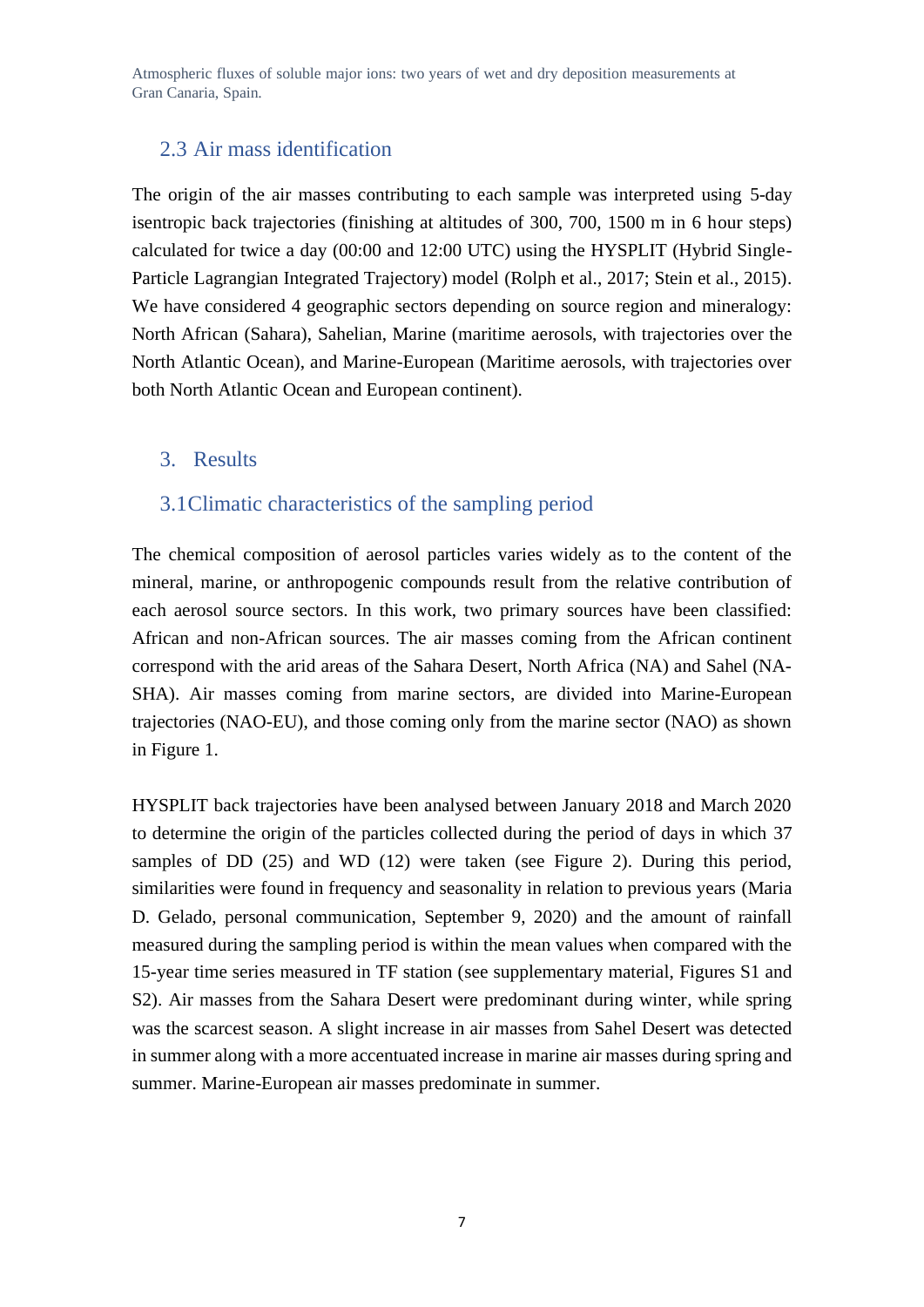

Figure 1: Classification of the different back-trajectories of air masses with end point in Gran Canaria. Geographical sectors: (a) NA (North Africa 20°N-30°N, 18°W-15°E), (b) NA-SHA (Sahel 10°N-20°N, 18°W-15°E), (c) NAO-EU (trajectories over the North Atlantic Ocean, Europe or both), (d) NAO (North Atlantic Ocean).



Figure 2: Air mass classification using HYSPLIT model for the period January 2018 to March 2020. Four origins were used: NA-SHA, North Africa-Sahel; NA, North Africa; NAO-EU, North Atlantic Ocean-Europe; NAO, North Atlantic Ocean. 1, Winter; 2, Spring; 3, Summer; 4, Autumn.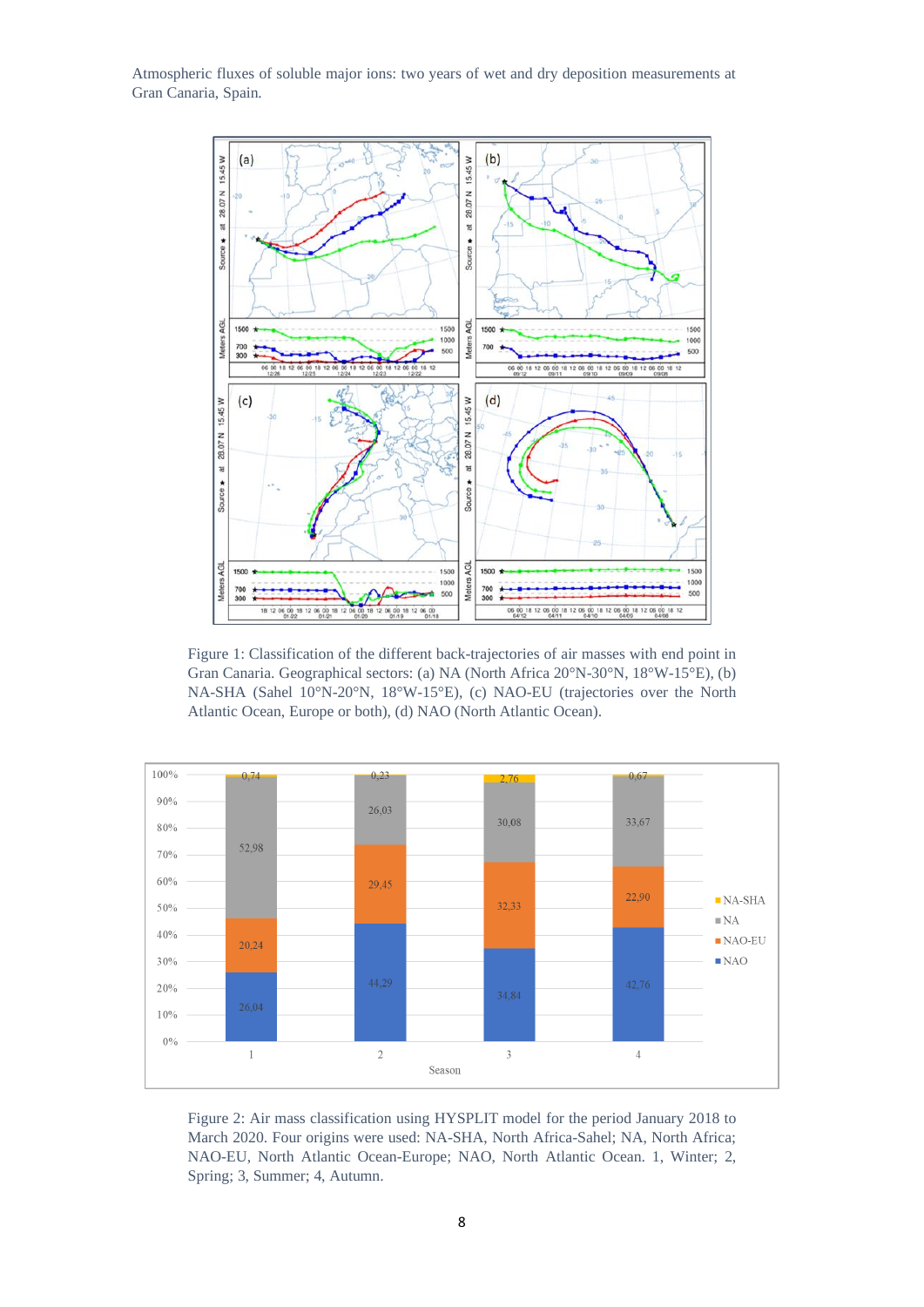## <span id="page-8-0"></span>3.2 Seasonality of deposition fluxes

Figure 3 shows values of TPS concentrations measured in TF and PG stations from January 2018 to March 2020. Average TSP concentrations during this period was 28.82  $\pm$  51.89 μg m<sup>-3</sup> (21.06 μg m<sup>-3</sup> geometric mean) with a minimum of 2.00 μg m<sup>-3</sup> and a maximum of 960.70  $\mu$ g m<sup>-3</sup>.



Figure 3: TSP concentrations ( $\mu$ g/m<sup>3</sup>) for PG and TF stations for the period January 2018 to March 2020.

Figure 4 shows the particle deposition fluxes for wet and dry deposition samples. The average of particle deposition fluxes in the dry mode was  $24.60 \pm 5.60$  mg m<sup>-2</sup> d<sup>-1</sup> while for the wet mode was  $12.29 \pm 7.34$  mg m<sup>-2</sup> d<sup>-1</sup> for days with rainfall. WD corresponds to 1.4% of the total particle flux collected during the studied period.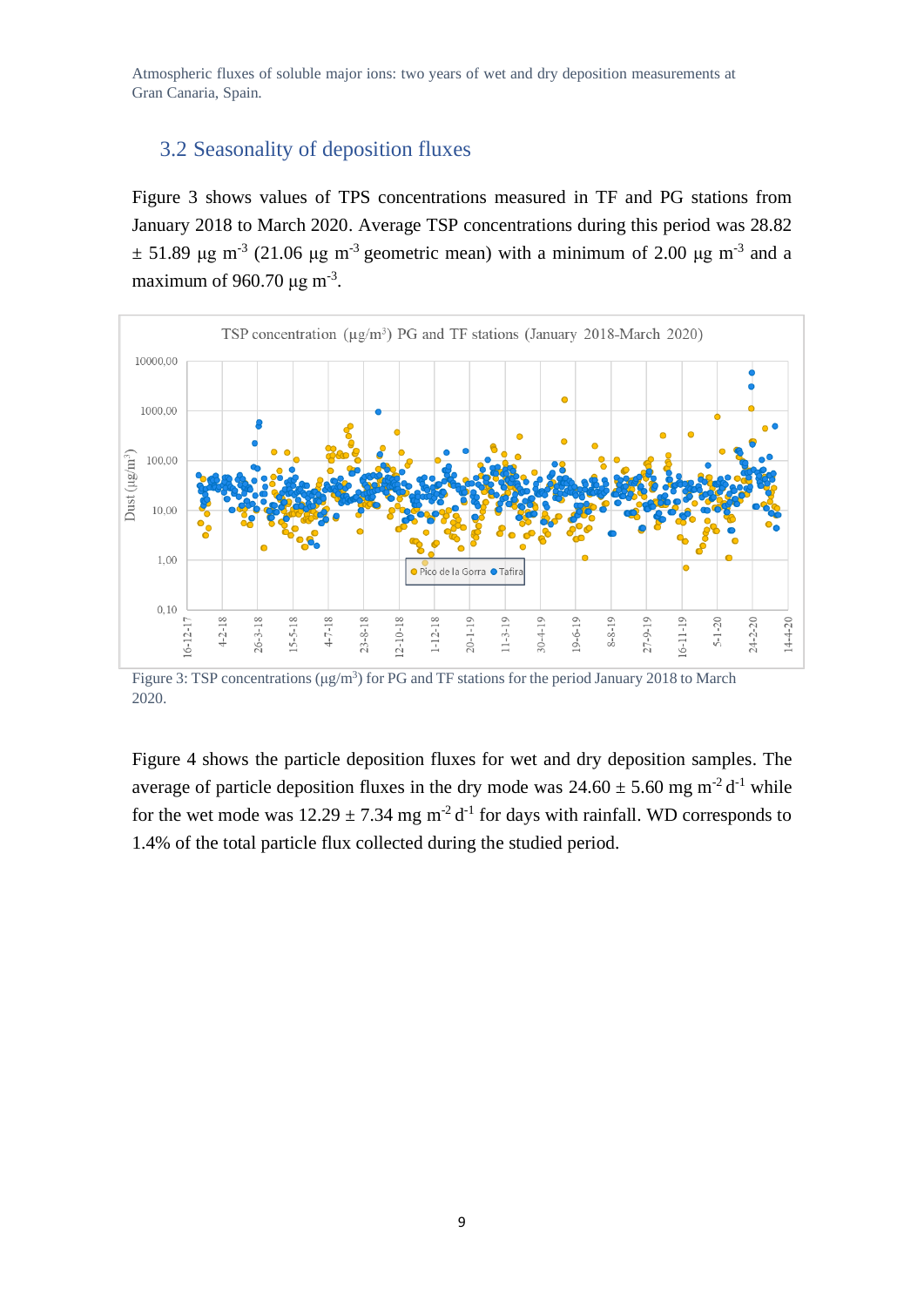

Figure 4: Aerosol deposition fluxes (mg m<sup>-2</sup> d<sup>-1</sup>) For DD (brown) and WD (blue) samples for the period January 2018 to March 2020.

In Figures 5 and 6 seasonal particle deposition fluxes are shown for DD and WD samples, respectively. With respect to the particle deposition fluxes for DD, it was observed that the highest average fluxes value as well as the most intense events predominated in winter and summer. Spring showed slightly lower values than previously mentioned seasons and no major dust events occurred during this period. Autumn on the other hand, was clearly the season with the least contribution of dust without any significant dust event.

Regarding WD fluxes, it was observed that the highest mean value corresponded to the winter for DD samples, even though any major dust event did not occur during this season. Summer showed slightly lower mean values than winter, although a major Saharan dust event could be observed. Autumn on the other hand, is clearly the season with the least contribution of dust resulting in a DD flux close to the background levels of the TF station (9.07 mg m<sup>-2</sup> d<sup>-1</sup>). There was no rainfall during the summer season.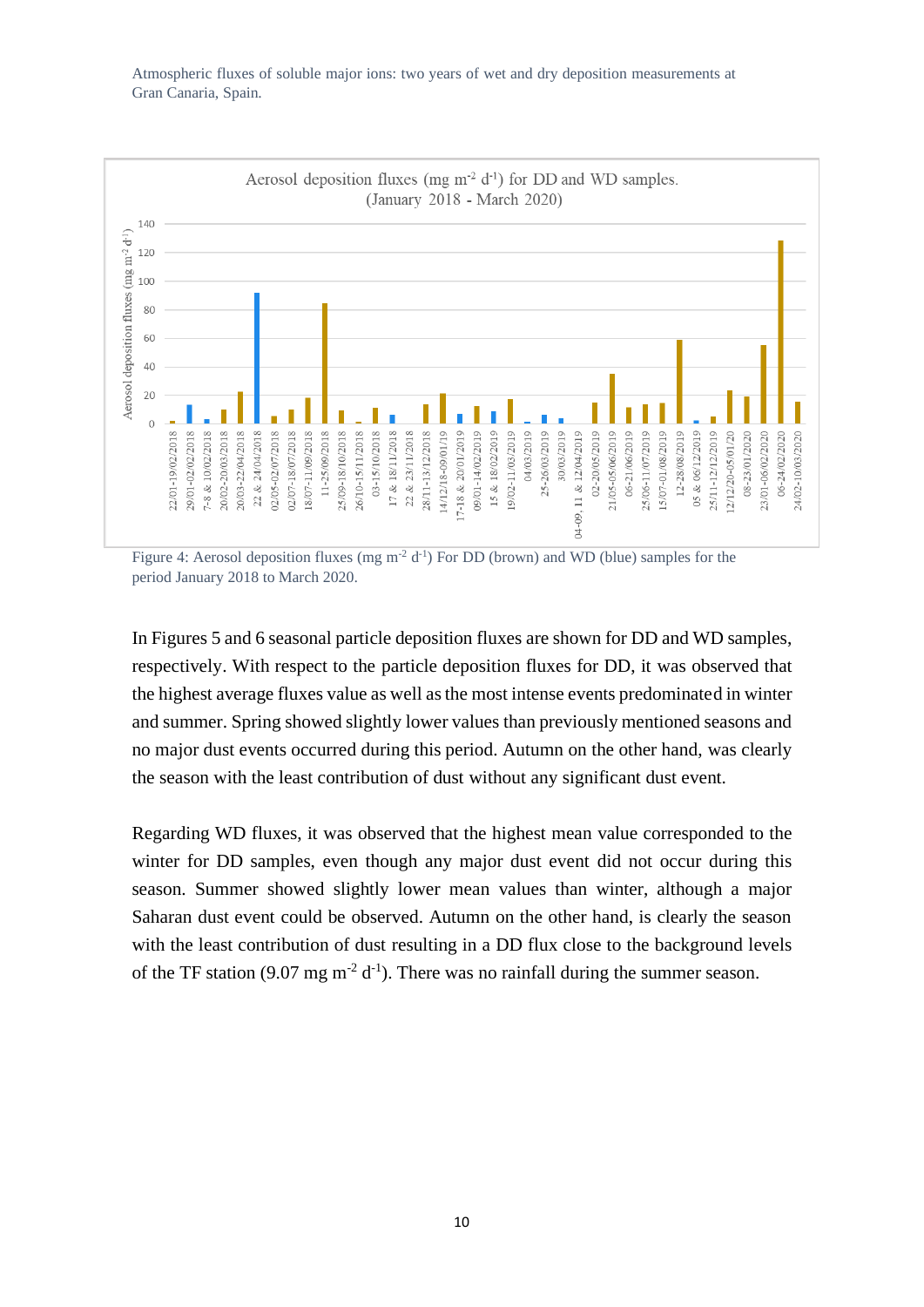

Figure 5: Particle deposition fluxes for DD (mg m<sup>-2</sup>d<sup>-1</sup>) in TF station for each season. From January 2018 to March 2020.



Figure 6: Particle deposition fluxes for WD (mg  $m^{-2}d^{-1}$ ) in TF station for each season. From January 2018 to March 2020. No rainfall was measured during summer.

## <span id="page-10-0"></span>3.3 Characterization of soluble elements.

The pH and soluble elements of DD and WD were analysed for 38 samples. The mean pH for DD samples was  $7.41 \pm 0.17$  (range between 5.48-9.89), whereas for the WD, the mean pH of the samples was  $6.92 \pm 0.20$  (range between 5.70-8.03).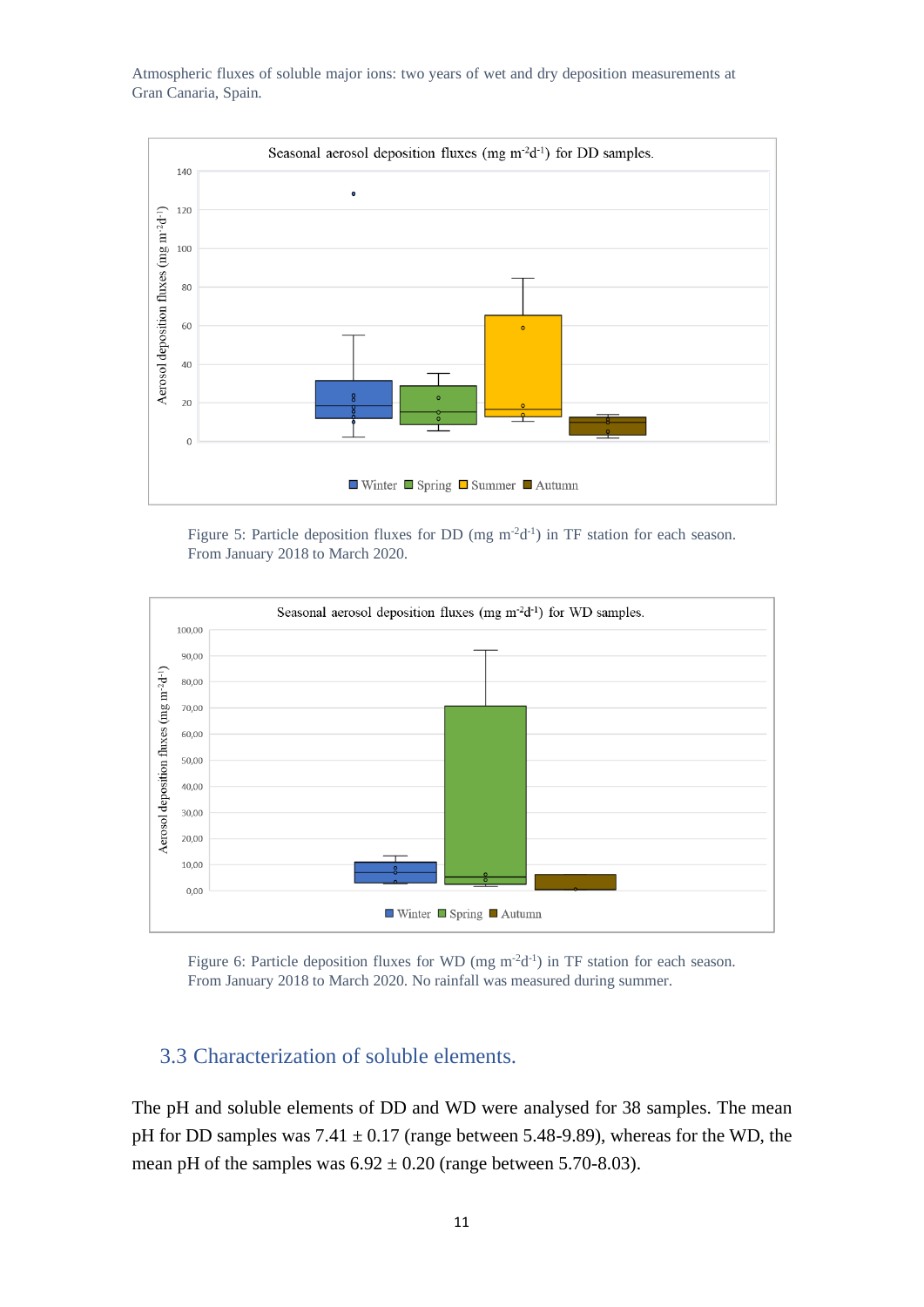Average values of soluble element fluxes for DD and WD samples for the whole period are shown in the Table 1. In general, WD values showed a larger variability compared to DD, in addition, the frequency and intensity of WD events were more variable and rainfall samples presented a shorter period (mainly 2 days).

Although WD fluxes constitute a small fraction of total particle fluxes, it represents a significant input of soluble elements such as Br and  $NH_4^+$  (Table S1).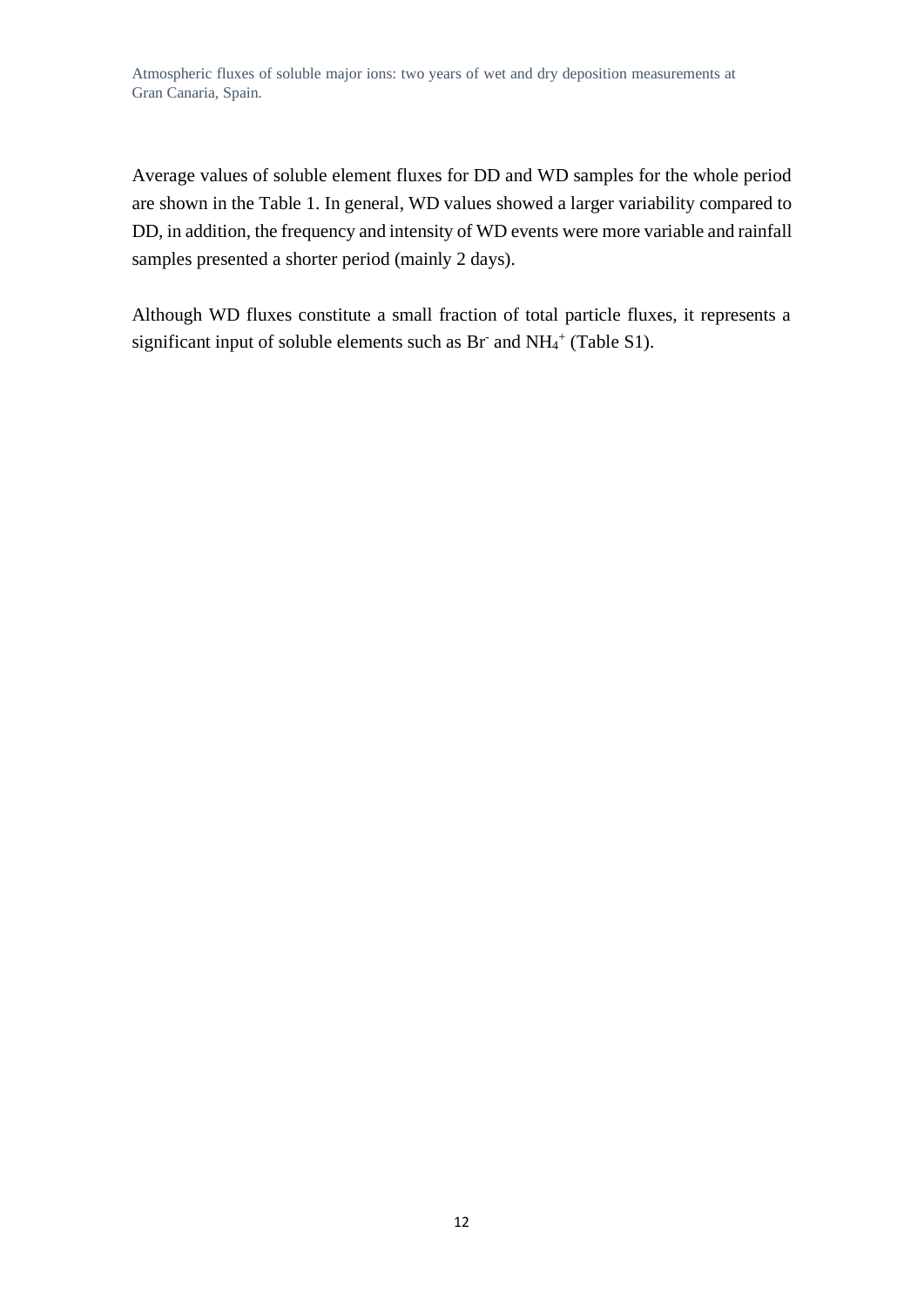|           |        | Aс      | Fo       | CF         | $Br^-$ | NO <sub>3</sub> | PO <sub>4</sub> <sup>3</sup> | SO <sub>4</sub> <sup>2</sup> | $nss-SO42$ | $\mathbf{O}$ x | <b>Na</b>  | $NH_4$   | $\mathbf{K}^*$ | $Mg^{2+}$ | $Ca2+$   |
|-----------|--------|---------|----------|------------|--------|-----------------|------------------------------|------------------------------|------------|----------------|------------|----------|----------------|-----------|----------|
| <b>DD</b> | 0,55   | 3,01    | 5,97     | 114,97     | 0,04   | 59,00           | 0,19                         | 7,08                         | 2,25       | 0,57           | 85,25      | 0,63     | 2,76           | 10,51     | 22,82    |
|           | (0,71) | (5, 48) | (10, 56) | (80,27)    | (0,04) | (27, 64)        | (0,12)                       | (5, 44)                      | (2,54)     | (0, 56)        | (60, 72)   | (0,51)   | (1, 55)        | (6,77)    | (21,04)  |
| <b>WD</b> | 0,03   | 36,66   | 36,58    | 1817,36    | 3,02   | 93,14           |                              | 119,96                       | 26,06      | 1,35           | 1480,26    | 108,62   | 34,58          | 170,48    | 119,37   |
|           | (0,02) | (62,00) | (57,24)  | (1217, 55) | (1,22) | (89,77)         |                              | (58, 35)                     | (26, 41)   | (0,79)         | (1102, 47) | (77, 60) | (23, 82)       | (119,38)  | (59, 77) |

Table1. Average of fluxes of soluble elements (μmol m-2 d-1) and standard deviation (in brackets) from January 2018 to March 2020 for DD and WD samples. Values for WD represent only the average for raining days. Acid acetic (Ac), Formic (Fo) and Oxalic (Ox).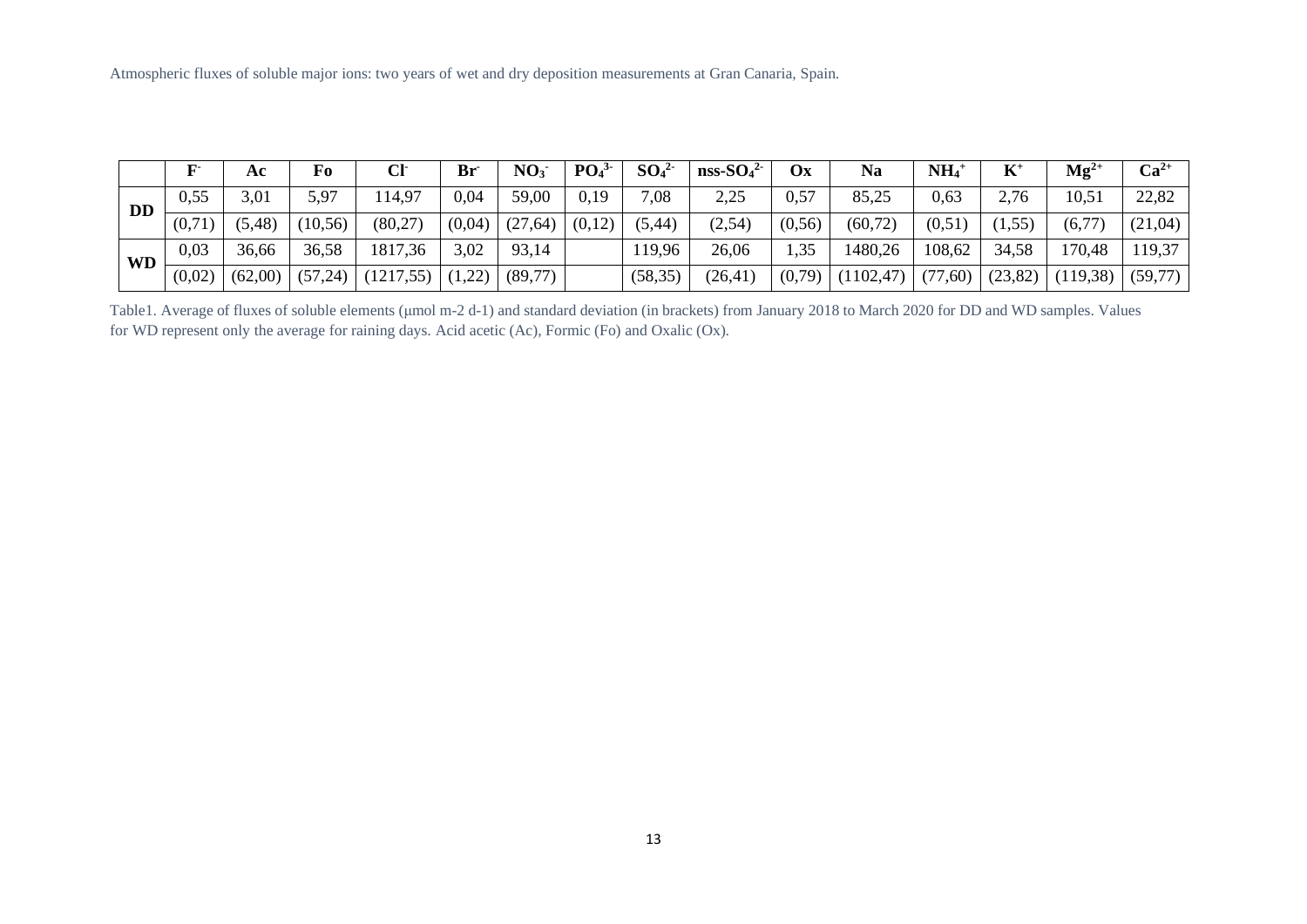## <span id="page-13-0"></span>3.4 Principal Component Analysis

Common factors influencing the elemental composition were investigated using the principal component analysis (PCA) method with Varimax rotation and the SPSS statistical software package. Table 2 the Varimax rotated component matrix and shows the possible main aerosol sources of these ions for DD and WD samples. The PCA analysis of the dry depositions fluxes presented three main components (PCs) which explain 88.41% of the variance, while three PCs were obtained for the analysis of the wet deposition which explain 93.5% of the variance.

The PCA analysis for DD samples(Table 2) reveals that the solubility of each ion depends on its source. One of the PCs accounts for 42.14% of the variance and ions that are strongly correlated with mineral aerosols are shown  $(Ca^{2+}$ ,  $PO<sub>4</sub><sup>3</sup>$ , nss-SO<sub>4</sub><sup>2</sup> and F), along with the organic acid anions Acetate (Ac), Formate (Fo) and Oxalate (Ox). A second group shows ions that are strongly correlated with marine aerosols (Na<sup>+</sup>, Cl<sup>-</sup>, K<sup>+</sup>, Mg<sup>2+</sup>, Br and  $SO_4^2$ ), and the third group only includes ion NH<sub>4</sub><sup>+</sup> which could be of anthropogenic origin. The ion  $NO<sub>3</sub>$  presents similar correlations in the marine and mineral PCs.

On the other hand, in the PCA for WD three main PCs are distinguished. The first component (Table 2) accounts for 51.28% of the variance and the ions (Na<sup>+</sup>, Cl<sup>-</sup>, K<sup>+</sup>,  $Mg^{2+}$ , Br and  $SO_4^2$ ) are strongly correlated with marine aerosols. The second component contains  $NO_3^-$  and nss- $SO_4^2$  ions, indicating that this component could be related with both anthropogenic and mineral sources. The third component comprises the organic acid anions Acetate (Ac) and Formate (Fo). The  $Ca^{2+}$  ions are divided with similar weights between the first (marine) and second component (crustal). Similarly, the NH<sub>4</sub><sup>+</sup> ions are equally correlated well with both the second and third groups.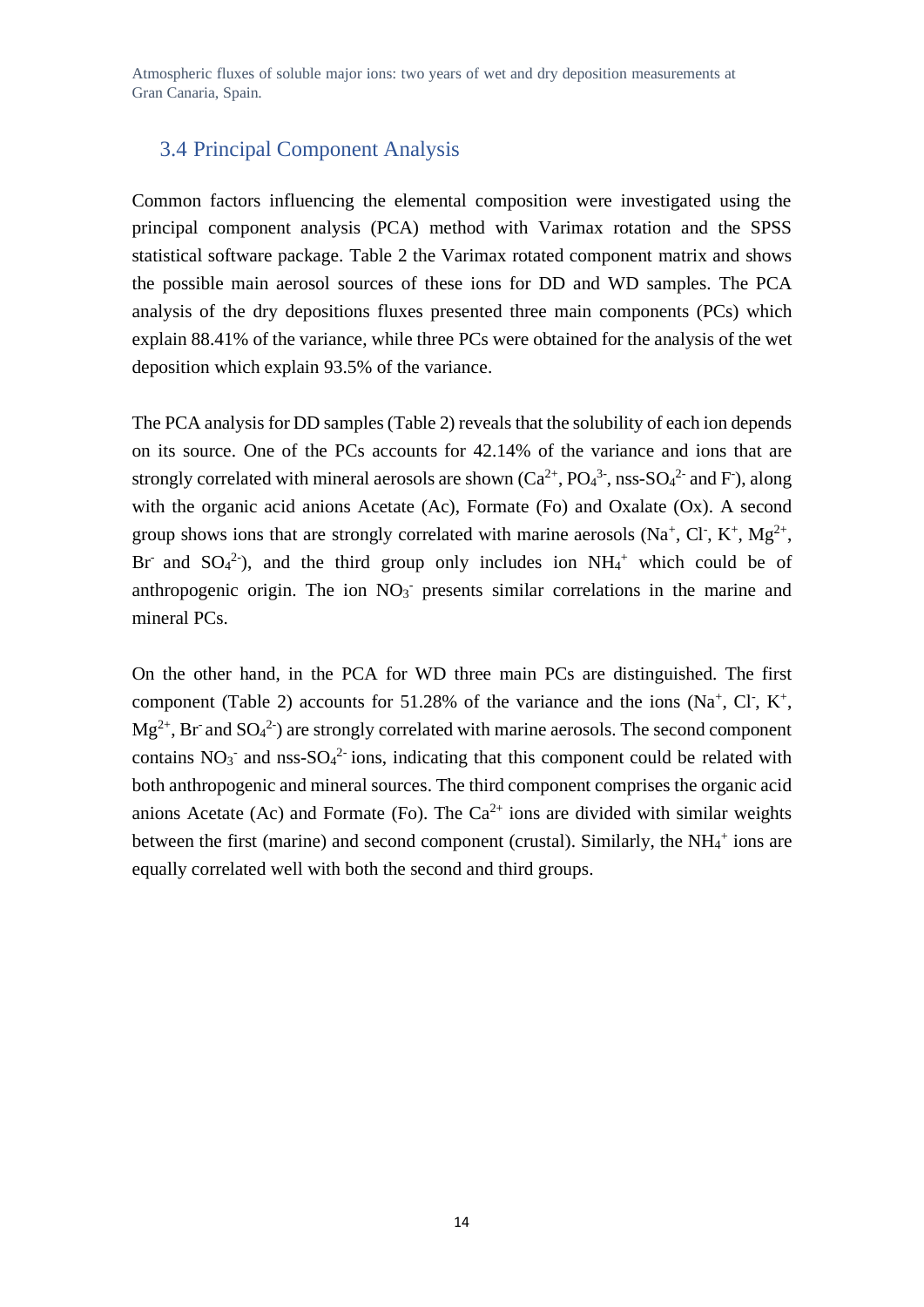|                              | Component     |           |                |           |                          |               |  |  |  |  |  |  |
|------------------------------|---------------|-----------|----------------|-----------|--------------------------|---------------|--|--|--|--|--|--|
|                              | <b>Marine</b> |           | <b>Crustal</b> |           | <b>Chemical</b><br>aging | Anthropogenic |  |  |  |  |  |  |
| <b>Fluxes</b>                | <b>DD</b>     | <b>WD</b> | <b>DD</b>      | <b>WD</b> | <b>WD</b>                | <b>DD</b>     |  |  |  |  |  |  |
| $(nmol \, m-2 \, d-$         |               |           |                |           |                          |               |  |  |  |  |  |  |
| 1)                           |               |           |                |           |                          |               |  |  |  |  |  |  |
| $\boldsymbol{F}$             |               |           | 0.894          |           |                          |               |  |  |  |  |  |  |
| $C\!I$                       | 0.969         | 0.992     |                |           |                          |               |  |  |  |  |  |  |
| Br                           | 0.725         | 0.755     |                |           |                          |               |  |  |  |  |  |  |
| NO <sub>3</sub>              | 0.602         |           | 0.605          | 0.964     |                          |               |  |  |  |  |  |  |
| SO <sub>4</sub> <sup>2</sup> | 0.757         | 0.936     |                |           |                          |               |  |  |  |  |  |  |
| $nss-SO42$                   |               |           | 0.855          | 0.799     |                          |               |  |  |  |  |  |  |
| PO <sub>4</sub> <sup>3</sup> |               |           | 0.798          |           |                          |               |  |  |  |  |  |  |
| $CH3COO+$                    |               |           | 0.922          |           | 0.961                    |               |  |  |  |  |  |  |
| <b>CHOO</b>                  |               |           | 0.935          |           | 0.960                    |               |  |  |  |  |  |  |
| $C_2O_4^2$                   |               |           | 0.893          |           |                          |               |  |  |  |  |  |  |
| $Na^{+}$                     | 0.971         | 0.980     |                |           |                          |               |  |  |  |  |  |  |
| $NH4$ <sup>+</sup>           |               |           |                | 0.667     | 0.592                    | 0.935         |  |  |  |  |  |  |
| $K^+$                        | 0.896         | 0.974     |                |           |                          |               |  |  |  |  |  |  |
| $Mg^{2+}$                    | 0.966         | 0.985     |                |           |                          |               |  |  |  |  |  |  |
| $C\overline{a}^{2+}$         |               | 0.703     | 0.922          | 0.679     |                          |               |  |  |  |  |  |  |

Table 2: Varimax rotated component matrix for DD and WD samples.

## <span id="page-14-0"></span>3.5 Seasonality

Seasonal changes were observed in the concentrations of individual ions that could be associated to the seasonal variability of different types of air mass (Table 3). In DD samples, the highest soluble fluxes were measured in summer, while the spring is the season with the lowest concentrations during the studied period in this work. Ammonium is the only chemical species in DD that presents a different pattern from the others.

The typical ions of mineral of dust such as  $Ca^{2+}$ , nss- $SO_4^2$ , F and oxalate follow a similar seasonal pattern, having their highest concentrations during winter and summer and the lowest fluxes during spring and autumn. On the other hand, Cl<sup>-</sup>, NO<sub>3</sub><sup>-</sup>, Na<sup>+</sup>, K<sup>+</sup> and Mg<sup>2+</sup> ions were mainly present in the sea spray and marine aerosols with a similar tendency in spring and autumn.

In general, seasonal WD fluxes for all water-soluble species studied were at their greatest values during winter and autumn, coinciding with periods of significant rainfall events (see supplementary materials Figure S2). Major ions characteristic of dust such as  $Ca^{2+}$ and nss- $SO_4^2$  predominated in the spring fluxes whereas typical ions of marine aerosol such as Cl<sup>-</sup>,  $SO_4^2$ <sup>-</sup>, Na<sup>+</sup>, K<sup>+</sup> and Mg<sup>2+</sup> dominated the WD during rainiest seasons of winter and autumn in the region.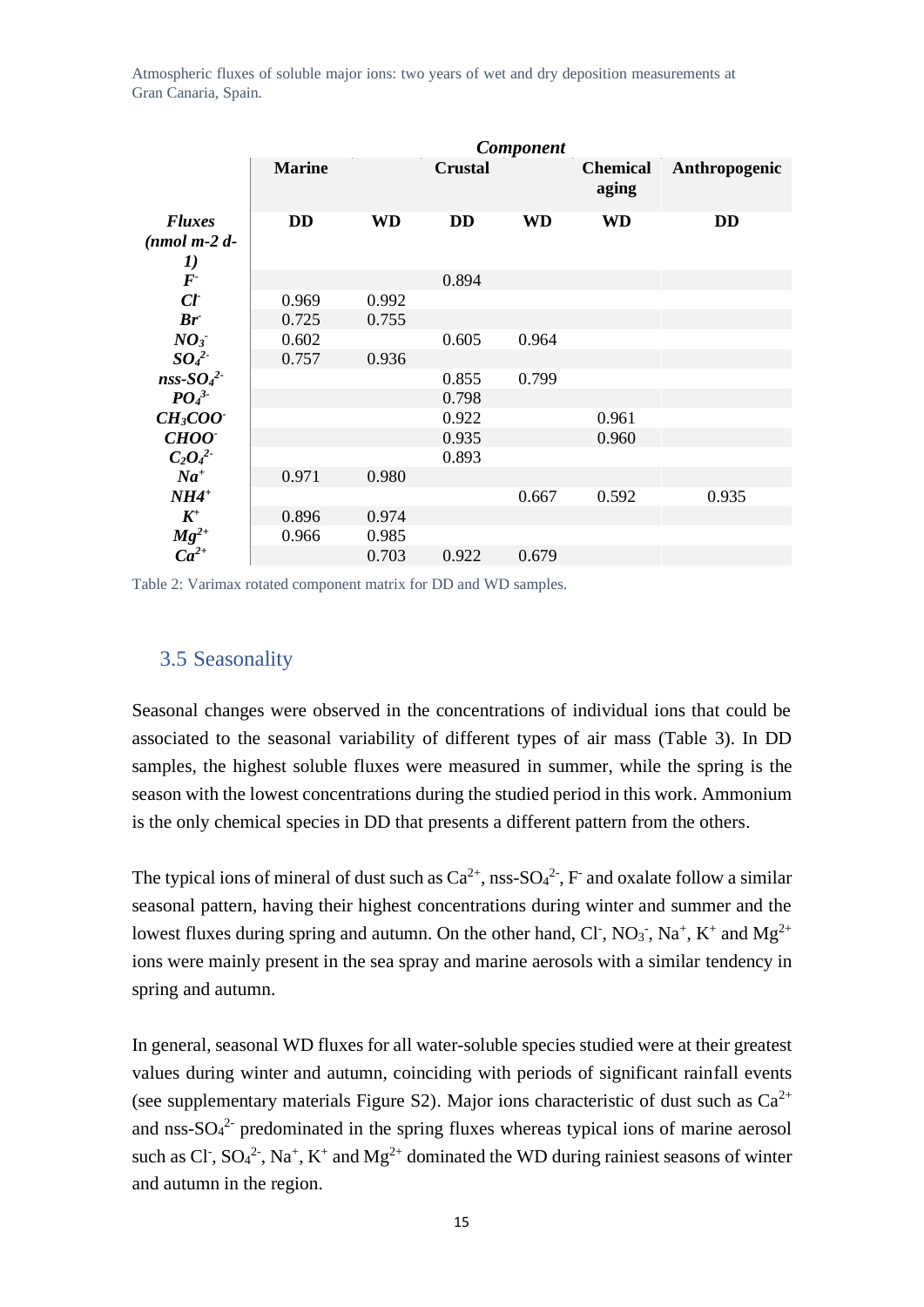| <b>Season</b> | DD/WD                  | F      | Ac       | Fo        | CI         | Br <sup>-</sup> | NO <sub>3</sub> | PO <sub>4</sub> <sup>3</sup> | SO <sub>4</sub> <sup>2</sup> | $nss-SO42$ | $\mathbf{O}$ x | Na        | $NH4+$   | $K^+$   | $Mg^{2+}$ | $Ca^{2+}$ |
|---------------|------------------------|--------|----------|-----------|------------|-----------------|-----------------|------------------------------|------------------------------|------------|----------------|-----------|----------|---------|-----------|-----------|
|               | <b>DD</b>              | 0,44   | 1,81     | 4,28      | 76,95      | 0.04            | 43,52           | 0,14                         | 5,53                         | 2,05       | 0,44           | 60,09     | 0,62     | 2,00    | 7,23      | 19,30     |
| W             |                        | (0,61) | (1, 80)  | (5,02)    | (41,23)    | (0,02)          | (13,79)         | (0,06)                       | (2,13)                       | (1, 49)    | (0, 33)        | (30,05)   | (0, 38)  | (0,71)  | (3,25)    | (13,61)   |
|               | <b>WD</b>              | 0,02   | 13,30    | 16,79     | 2455,41    | 2,69            | 53,10           |                              | 142,10                       | 15,24      | 1,35           | 2102,27   | 68,66    | 45,06   | 239,71    | 108,49    |
|               |                        | (0,01) | (7,75)   | (11, 42)  | (1213, 59) | (1, 44)         | (41,36)         |                              | (67,18)                      | (11, 13)   | (0,79)         | (1106,09) | (20, 38) | (19,26) | (116,06)  | (25, 87)  |
|               | <b>DD</b>              | 0,30   | 0,92     | 2,89      | 122,51     | 0,04            | 63,32           | 0,21                         | 4,74                         | 1,39       | 0,45           | 94,77     | 0,15     | 2,77    | 10,77     | 15,09     |
| <b>Sp</b>     |                        | (0,13) | (0, 46)  | (2,65)    | (34,17)    | (0,03)          | (19,63)         | (0,08)                       | (4,32)                       | (0, 83)    | (0,14)         | (28, 72)  | (0,03)   | (0,65)  | (3, 33)   | (4,04)    |
|               | $\mathbf{W}\mathbf{D}$ |        | 22,76    |           | 604,23     |                 | 193,81          |                              | 85,13                        | 53,90      |                | 351,29    | 154,20   | 8,39    | 47,11     | 146,16    |
|               |                        |        | (15,71)  |           | (53,31)    |                 | (118,58)        |                              | (33, 85)                     | (33,15)    |                | (103, 68) | (92, 66) | (1,75)  | (1, 85)   | (109, 55) |
|               | <b>DD</b>              | 0,93   | 6,87     | 12,67     | 183,34     | 0.06            | 81,78           | 0,29                         | 12,54                        | 3,15       | 1,03           | 134,35    | 0,43     | 4,09    | 16,25     | 39,38     |
| Su            |                        | (1,07) | (10, 28) | (19,77)   | (125, 64)  | (0,06)          | (40,01)         | (0,17)                       | (8,01)                       | (4,27)     | (0,96)         | (98, 81)  | (0,25)   | (2,30)  | (10, 88)  | (36,16)   |
|               | <b>WD</b>              |        |          |           |            |                 |                 |                              |                              |            |                |           |          |         |           |           |
|               |                        |        |          |           |            |                 |                 |                              |                              |            |                |           |          |         |           |           |
|               | <b>DD</b>              | 0.39   | 2,57     | 3,57      | 88,54      | 0.04            | 54,29           | 0,14                         | 5,34                         | 1,78       | 0,30           | 62,58     | 1,21     | 2,66    | 9,77      | 16,45     |
| Au            |                        | (0,19) | (1,98)   | (2,22)    | (47,76)    | (0,01)          | (18,70)         | (0,03)                       | (1,73)                       | (1,06)     | (0,13)         | (40,60)   | (0,71)   | (1,69)  | (4,51)    | (6,35)    |
|               |                        | 0,04   | 89,49    | 76,15     | 1967,06    | 3,66            | 59,22           |                              | 117,88                       | 16,25      |                | 1572,55   | 129,65   | 43,30   | 178,48    | 110,71    |
|               | <b>WD</b>              |        | (114,06) | (106, 26) | (1097, 62) | (0,13)          | (43,29)         |                              | (61, 66)                     | (23,24)    |                | (853,04)  | (113,67) | (25,98) | (96, 97)  | (55,10)   |

Table 3. Average and standard deviation (in brackets) concentration (µmol m<sup>-2</sup> d<sup>-1</sup>) of soluble elements from DD and WD samples. W, winter; Sp, spring; Su, summer; Au, autumn.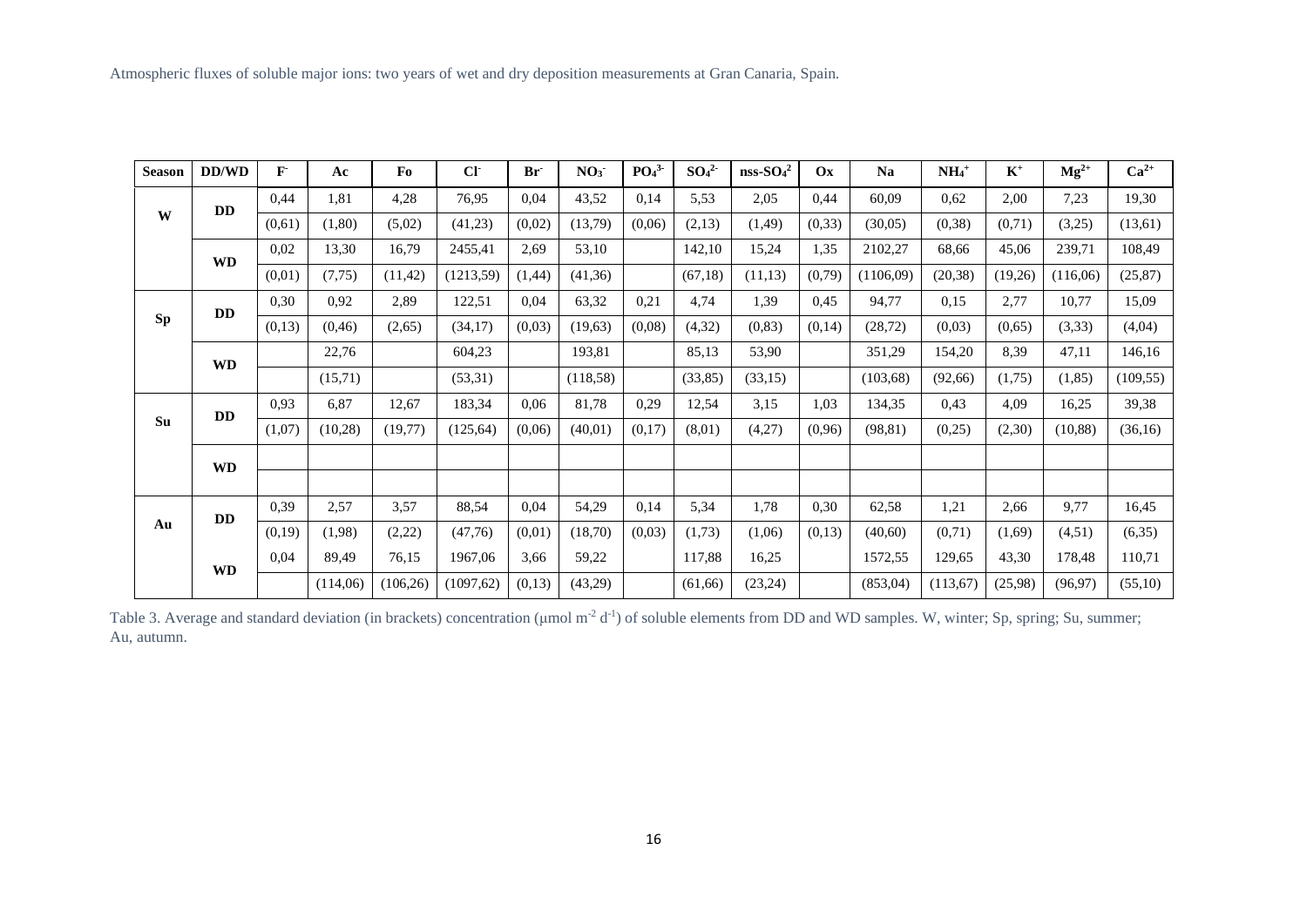#### <span id="page-16-0"></span>4. Discussion

Comparing the HYSPLIT back trajectories that have been analysed between January 2018 and March 2020 (see Figure 1) with those reported by López-García (2020), a similar seasonality in the air masses could be observed. Figure 2 shows that air masses coming from the African continent predominate in winter followed by summer and autumn but a lower African air mass frequencies were found (53.7, 23.3, 32.8 and 34.3% for winter, spring, summer and autumn seasons, respectively) than those previously mentioned for this station (64, 43.7, 51 and 50% for winter, spring, summer and autumn seasons, respectively). This could be attributed to the higher number of back trajectories analysed (750, 1500, 2000, 2500, 3000 and 3500 m a.s.l.) including higher altitude compared to the present work (300, 700 and 1500m a.s.l.). Despite this, Figure 2 provides a representative seasonal pattern of air masses at the TF station. As many dust outbreaks reaching Canary Islands come from higher atmospheric layers, gravitational dust settling (i.e. dust particles moving downwards from the SAL) could be considered as a significant contributing factor in the seasonality of mineral dust concentration in the MBL.

Average TSP concentrations in TF station during the sampling period was  $28.82 \pm 51.89$ μg m<sup>3</sup> (21.06 μg m<sup>3</sup> geometric mean). For previous years (2000-2019) the average TPS was  $32.23 \pm 41.22$  μg m<sup>3</sup> (geometric mean 22.47 μg m<sup>3</sup>) in the same station, very close to those measured in this work (Maria D. Gelado, personal communication, September 9, 2020).

In addition, the mean particle deposition fluxes in the dry mode was  $24.6 \pm 5.6$  mg m<sup>-2</sup> d<sup>-</sup> <sup>1</sup> while for the wet mode was  $12.29 \pm 7.34$  mg m<sup>-2</sup> d<sup>-1</sup> for days with rainfall. These results are in good agreement with those previously published for the period (2009-2012) at the TF station (López-García et al., 2013). Wet deposition fluxes account the 1.4% of the total (wet and dry) flux, which is a slightly lower value that is given for the mentioned period 2009-2012.

Seasonal changes were observed in the concentrations of deposition fluxes that could be mainly associated to the seasonal variability of different types of air masses. In Figures 5 and 6, the particle deposition fluxes are shown for DD and WD samples, respectively.

In the case of the dry mode deposition, it is observed that the highest mean particle fluxes value occur in winter (30.6 mg  $m^2$  d<sup>-1</sup>) when the most intense dust events take place since TWI is located at higher altitudes and the dust reaches the archipelago at relatively low altitudes where it is mostly injected into the MBL. This is also observed in the results of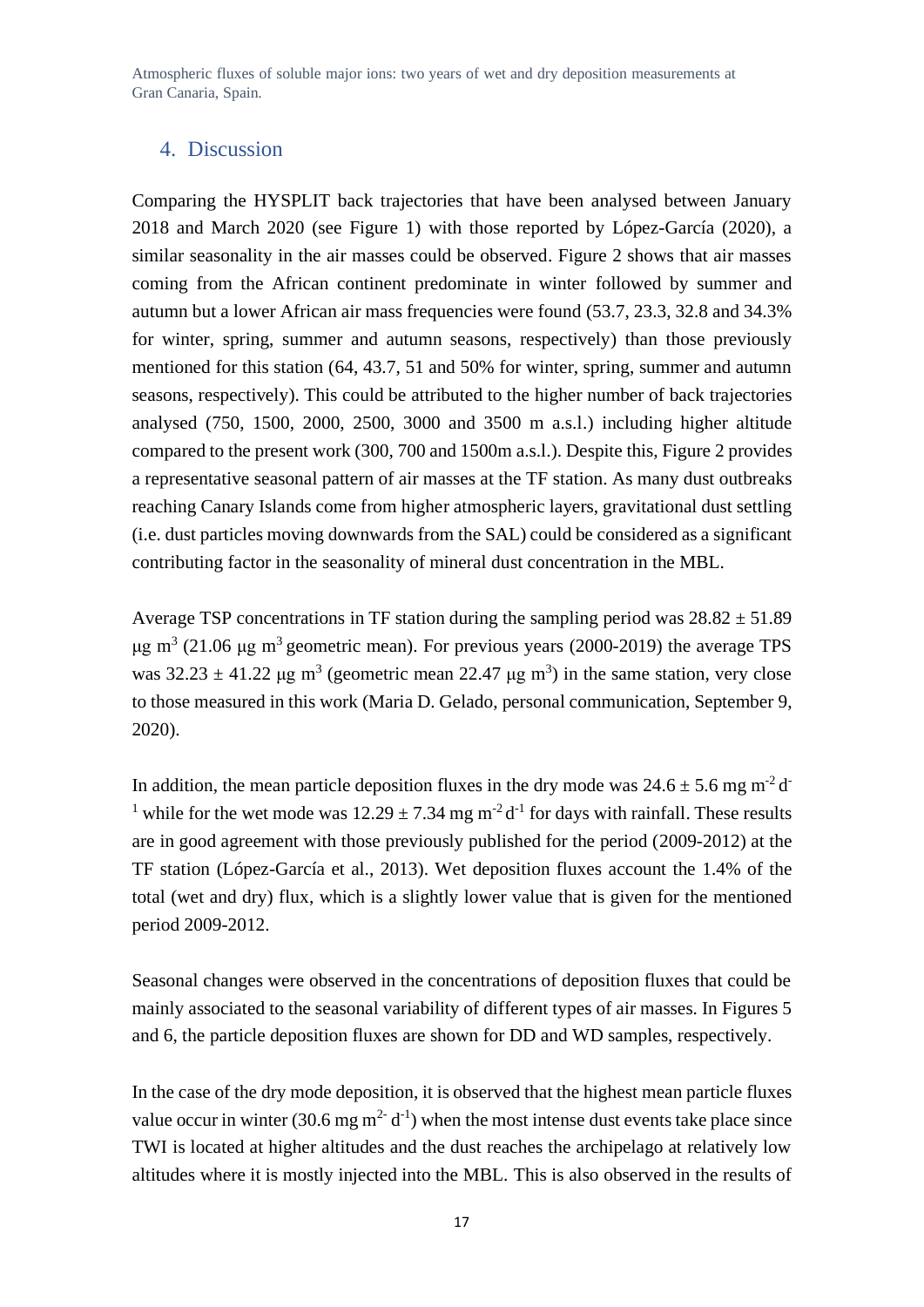Figure 3, where high concentrations of TPS are observed during winter in the lowest altitude layers (TF: 269 m a.s.l.) while in higher air mass layers (PG: 1900m a.s.l.), relatively low concentrations are shown. During summer, the TWI it is located at lower altitudes and dust reaches the archipelago at higher altitudes, therefore the TWI can act as a dust barrier preventing dust precipitation to the MLB (see Figure 3). Even so, relatively high average concentrations of deposition fluxes and an important dust outbreak were measured during summer (29.4 mg  $m^{-2}$  d<sup>-1</sup>). During the spring slightly lower values than the previously mentioned seasons and no major dust events occurred. These results obtained are in good agreement with those obtained for long term aerosol measurements in Gran Canaria in the PG station (Gelado-Caballero et al., 2012).

Regarding WD fluxes, the highest average of fluxes value corresponds to winter and lower values correspond to autumn as the seasonal trend observed in the DD.

The mean pH value was  $7.41 \pm 0.17$  in the DD and  $6.92 \pm 0.20$  in the WD samples. The higher pH values (up to 9.89) in the DD samples occur when largest African dust concentrations are presented  $(R^2: 0.8)$ . Similarly, in WD samples, the pH increases (up to 8.03) with the rise of dust concentration during the African dust outbreaks ( $\mathbb{R}^2$ : 0.57). This was expected since mineral dust aerosols are considered alkaline due to its high proportion of calcareous components that could neutralize the acidic compounds present in the atmospheric aerosols increasing the rain  $pH (pH > 5.6)$  (see Avila et al., 1998).

The DD and WD fluxes of soluble major ions for the whole period (Table 1) show a larger variability of WD compared to DD due to scarce and irregular rainfall events. DW samples last for less than 3 days on average while the sampling period for DD samples was around 20 days long. Thus, DD measurements smooth the inputs of the sporadic African dust events over the whole sampling period. However, the WD measurements are strongly dependent on the frequency and intensity of rainfall events and the African dust concentration in the previous days.

Although WD fluxes constitute a small fraction of total particle fluxes (1,4%), it represents a significant input of soluble elements such as  $SO_4^2$ ,  $Ca^{2+}$  or Cl<sup>-</sup> (28.63, 12.11) and 30.25% respectively). Various previous studies have noted the importance of scavenging (wash-out) in determining the final chemical composition of rainwater (Desboeufs et al., 2010). The low pH of the rain could increase the input of dissolved inorganic elements such as phosphates and iron to the surface waters from the dust having a significant effect in the ocean biogeochemistry (Korte et al., 2018; Ridame et al., 2014).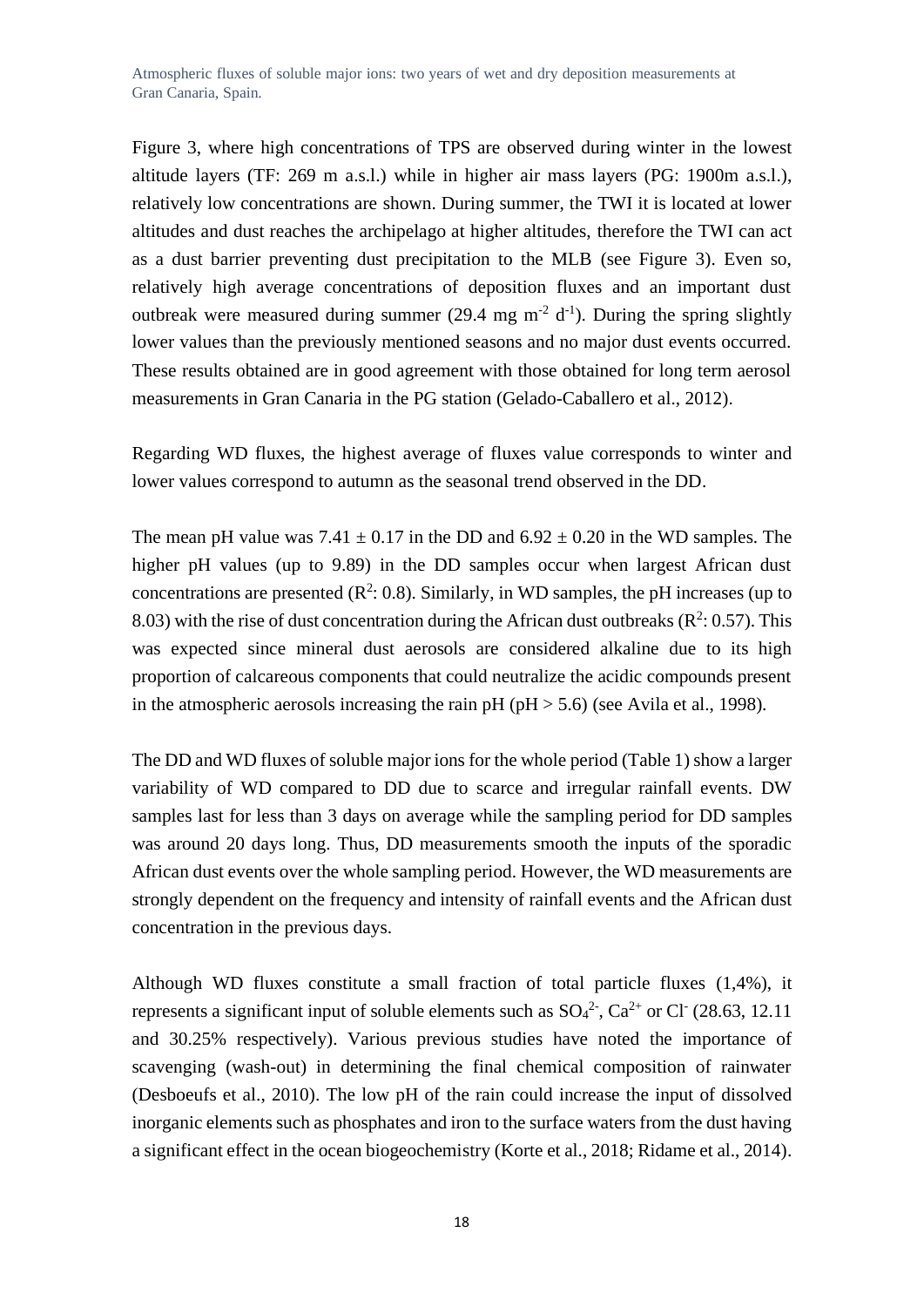Due to the low number of WD samples where concentration of oxalate,  $F$  and  $PO<sub>4</sub><sup>3</sup>$  were greater than the detection limit, fluxes of these elements have not been included in the WD PCA. Overall, the two PCA analyses show four main groups: marine, crustal, chemical aging and anthropogenic.

In the marine group component, major ions such as  $(Na^+, Cl^-, K^+, Mg^{2+}$  and Br  $)$  are shown strongly correlated. The Na/Cl ratio (by weight) for DD and WD samples is 0.56, indicating that there is not a significant deficit of Cl-by heterogeneous reactions and that they mostly have a marine origin (Millero, 1974). The presence of an anthropogenic compound like sulphate in the marine component suggests that it has mainly a regional origin. The most important anthropogenic sources of sulphate are fossil fuel combustion for energy production, and industrial activities in big cities and their surroundings (Lee et al., 2011).

The crustal component includes  $Ca^{2+}$ ,  $PO_4^{3-}$ ,  $F$ , nss- $SO_4^{2-}$ ,  $NO_3^-$  and other species that are associated with mineral dust such as organic acids Oxalate, Formate and Acetate. Several studies indicate that  $Ca^{2+}$  is one of the most abundant components of aerosols linked to the continental erosion of carbonate rocks (López-García (2020); Gelado-Caballero et al., 2012)), although it can also be associated with marine origin as can be seen in the case of the WD samples.

 $PO<sub>4</sub><sup>3</sup>$  has a high correlation with  $Ca<sup>2+</sup> (R<sup>2</sup>: 0.75)$  due to the fact that phosphates in the atmosphere are also associated with mineral dust (phosphate rocks or minerals such as apatite, indeed, one of the largest deposits of apatite are located near the coasts of Western Sahara, a dust source of the outbreaks in the Canary region).

Most of the fluoride collected in the DD samples appears to come from natural sources due to the close correlation with the calcium ion  $(R^2: 0.82)$ . Airborne fluoride exists in gaseous and particulate forms emitted from both natural and anthropogenic sources, for example, fluoride-containing pesticides contribute to the release of fluoride (Rodgers et al., 2002) and can be transported over large distances (Sloof et al., 1989). Unfortunately, there are not enough F data in the wet fraction to evaluate their potential sources.

The nss-SO<sub>4</sub><sup>2</sup> also shows a high correlation with soluble Ca<sup>2+</sup> (R<sup>2</sup>: 0.753). This correlation may indicate the presence of mineral gypsum (present throughout the Sahara Desert) which is formed by the reaction of  $SO<sub>2</sub>$  with the airborne carbonate (Desboeufs & Cautenet, 2005; Johansen et al., 2000).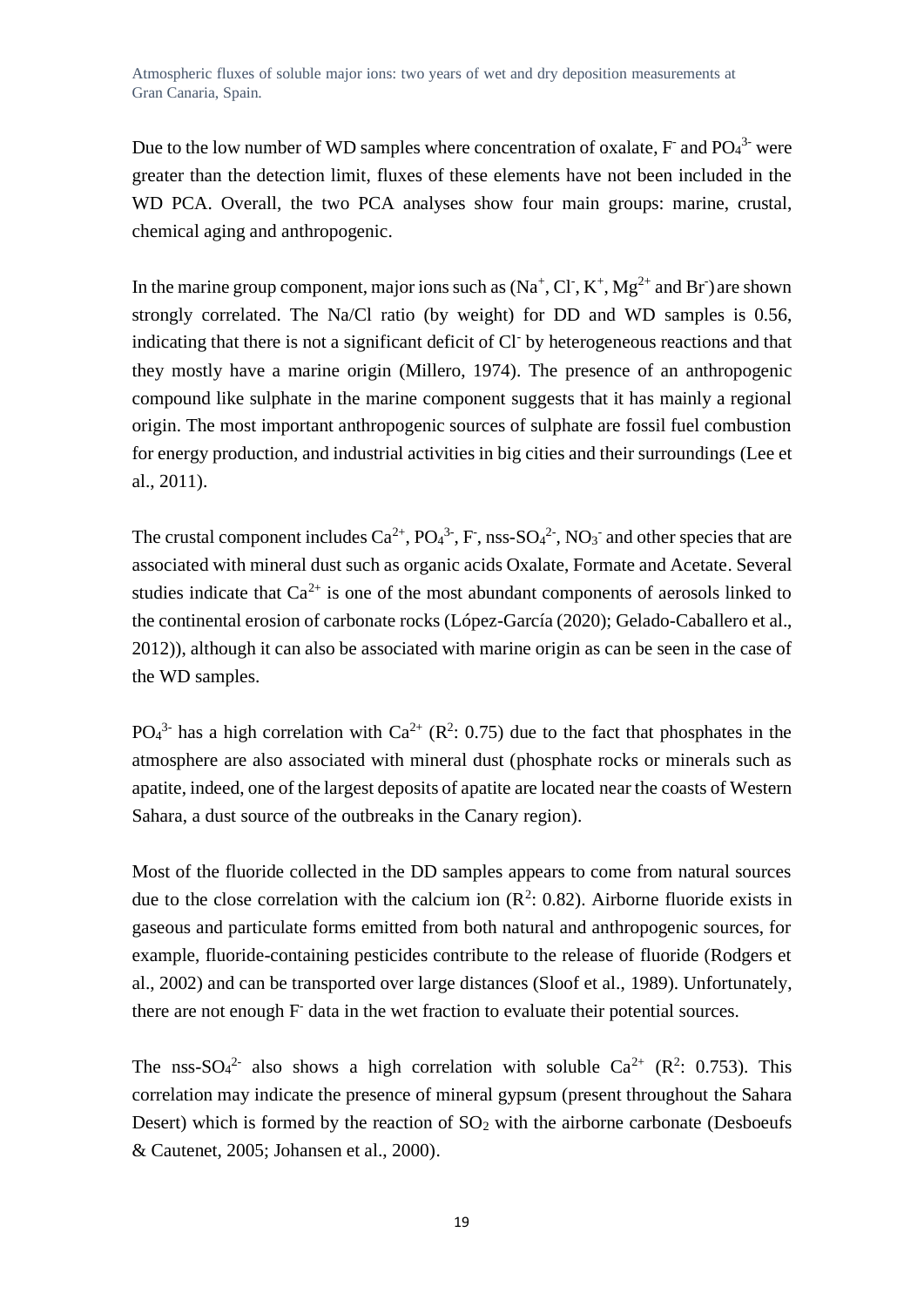In the case of  $NO_3$ , its well known that traffic leads to elevated concentrations of  $NO_3$ (Cuevas et al., 2014) and due to the location of the sampling station TF, show higher concentrations of NO<sub>3</sub> than at a rural station (López-García et al., 2017), principally in filter samples with marine and European origins. Nonetheless, nitrate is just as well correlated with the crustal and anthropogenic groups in DD samples, and it is very well correlated with the crustal group in WD samples. (Deshmukh et al., 2016) proposes a hypothesis which says that the nitrate found in aerosols in India is probably due to the formation of  $Ca(NO<sub>3</sub>)<sub>2</sub>$  after the absorption of  $NO<sub>2</sub>$  or aqueous  $HNO<sub>3</sub>$  on the dust particles; There is a good correlation between calcium and nitrate  $(R^2: 0.770)$ .

Organic acids are also closely correlated to calcium  $(Ac./Ca^{2+} (R^2: 0.904), Fo./Ca^{2+} (R^2: 0.904))$ 0.864), Ox./Ca<sup>2+</sup> ( $\mathbb{R}^2$ : 0.951)) so they could be associated with mineral dust. (Deshmukh et al., 2016) claimed that the water-soluble organic carbon in the coarse mode particles is the result of the adsorption of organic compounds on the surface of the dust particles.

Chemical aging components include the organic acids formate and acetate ions, whose precursors may have predominantly anthropogenic and regional origins. Formic and acetic acids have different sources like direct emissions by vegetation (Talbot et al., 1990), indirect formed via the oxidation of ethane and propene by ozone (Calvert & Stockwell, 1983), oxidation of isoprene (Andreae et al., 1987) and in the reaction of ozone with olefins (Calvert & Stockwell, 1983).

Anthropogenic ammonium emissions originate mainly from agriculture activities including soils, fertilizers and domesticated animals waste (Bouwman et al., 1997), although traffic emissions are also important sources of ammonia in urban areas (Pandolfi et al., 2012). In addition, the TF station is also close to a field where potatoes are grown, and fertilizer is applied twice per year during late spring and late autumn. This could explain the no-correlation of the ammonium with the other water-soluble ions studied (see Table 3) as the  $NH_4^+$  concentrations could be determined by a local origin.

Fluxes of  $Ca^{2+}$ , nss-SO<sub>4</sub><sup>2</sup>, F and oxalate were at their greatest during summer for the DD samples in agreement with other measurements in the subtropical North Atlantic region (López-García (2020); (Powell et al., 2015)) and correlated with the crustal component in the PCA. These particles are probably deposited predominantly from the SAL transported in summer at higher altitudes (Prospero et al., 2014). During the sampling period no rainfall events were measured during the summers. Thus, the spring was the season with greatest mean concentrations of  $Ca^{2+}$  and nss-SO<sub>4</sub><sup>2</sup> for WD samples due to an important dust outbreak during this season although the rainfall events were scarce.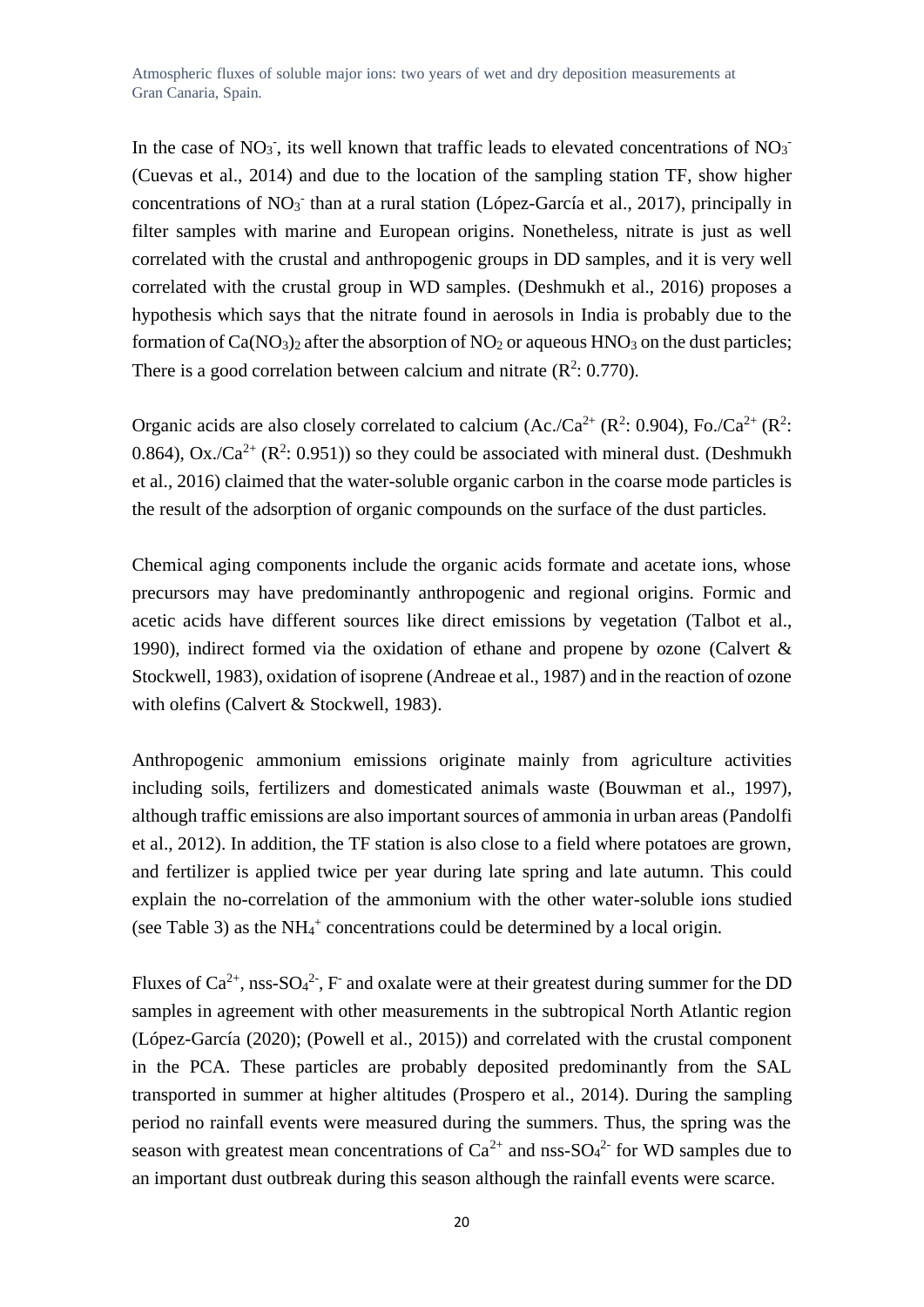In conditions without important dust events ions characteristic of dust such as fluoride and oxalate could not be measured in the WD samples because they could not exceed the detection limit of the ion chromatograph, whereas in high dust conditions these elements were measurable. In example to this, in spring 2018 a WD sample was taken corresponding to 2 days of rain after a great dust outbreak (see Figure 4), and account to the 62.55% of the total fluxes measured , as well as the 92 and 88% of the total fluxes of fluoride and oxalate, respectively, showing a strong correlation of these elements to mineral dust. This is likely the reason why spring is the season with greatest concentrations of calcium, fluoride and oxalate among others.

The soluble fluxes of Cl<sup>-</sup>, NO<sub>3</sub><sup>-</sup>, Na<sup>+</sup>, K<sup>+</sup> and Mg<sup>2+</sup> are prevalent during the spring and autumn corresponding with the periods with a major percentage of NAO back trajectories and rainiest seasons.

In general, WD fluxes for the soluble species studied in this period (except crustal) were increased during the autumn and winter months, coinciding with periods of significant rain events (see supplementary material Figure S2). Comparing the contribution of soluble element fluxes of DD and WD samples a clear predominance of dry deposition is observed (see supplementary material Table S1). These inputs may have a significant effect in the region since the wash out of the small particles at low pH could increase the dissolution of nutrients (for example, phosphate and iron) from the aerosol deposited. This effect has been reported in seeding experiments in the North Atlantic ocean (Korte et al., 2018) which showed that the "wet" dust deposition increases the concentration of nutrients in the waters.

#### <span id="page-20-0"></span>5. Conclusions

The Canary Islands are subject to significant dust inputs throughout the year. Dry deposition shows a strong dominance in the atmospheric delivery of deposition fluxes. The winter and summer are the seasons with the greatest dust contributions in TF station.

WD constitutes a small fraction of total particle fluxes (1.4%) but it represents an significant input of water-soluble elements when it occurs after a dust outbreak.

In this study, the main ionic soluble-water species in the wet and dry deposition collected in a semi urban site have led to a comprehensive evaluation of the different sources which contribute to the total dust flux. By using PCA for exploratory data analysis, three main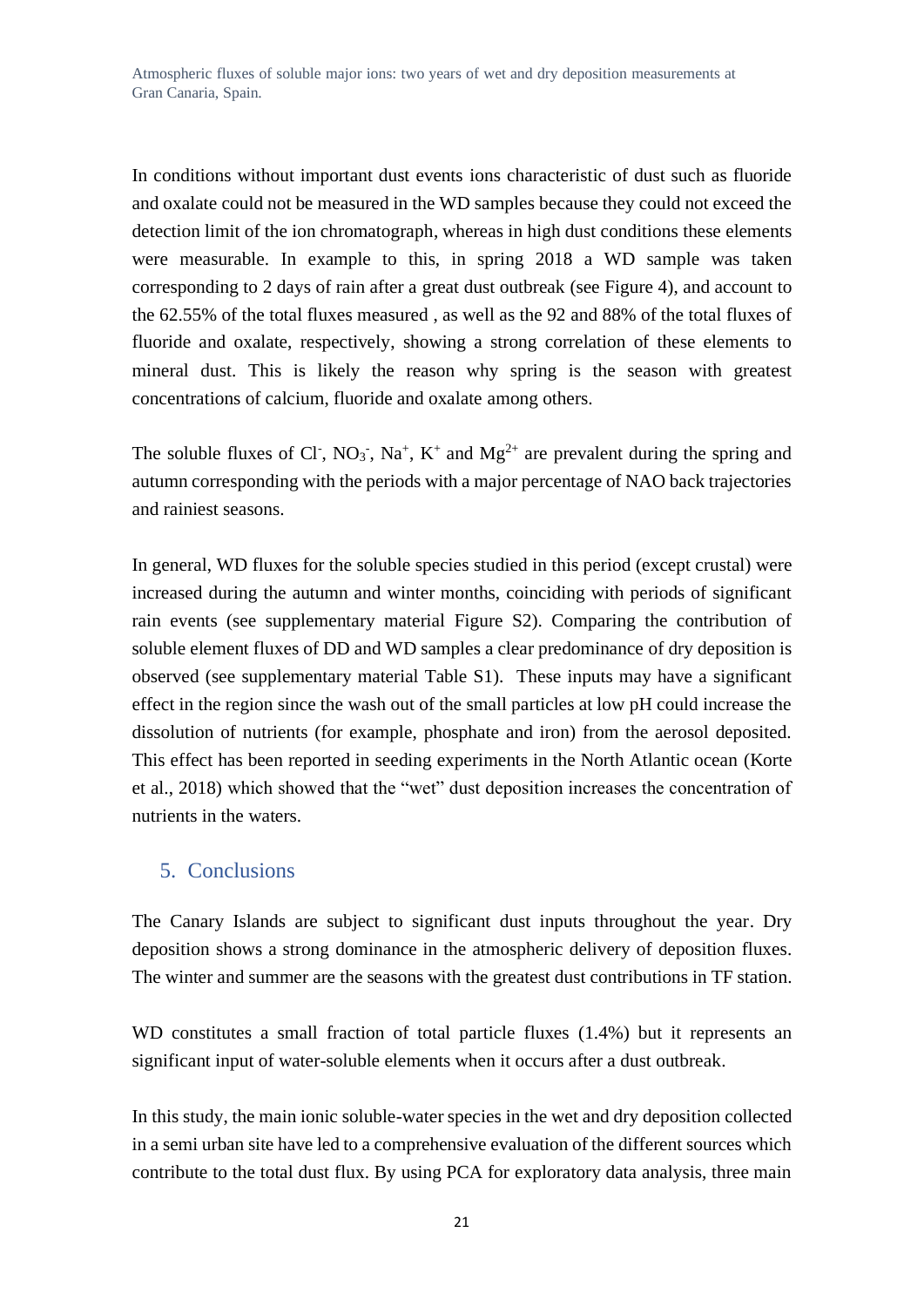sources of aerosol particles have been identified: marine, crustal and anthropogenic origin. Depending on the deposition mode, the anthropogenic components could have local or regional perturbations. In the marine component  $(Na^+, Cl, K^+, Mg^{2+}, SO_4^{2-}$  and Br'), a regional scale contribution to the  $SO_4^2$  concentration could be claimed. Moreover, anthropogenic contributions to  $NH<sub>4</sub><sup>+</sup>$  concentration may be attributed to a singular local source as agriculture.

The particle chemical aging could explain the organic acids closely correlated as these species are important contributors to the particle aging chemistry of mineral dust and sea salt. To obtain a better understanding of the lifecycles of the organic acids in the Canary Islands region, it is necessary to study a wider range of these soluble organic species and to obtain longer time series of data in order to clearly establish seasonal patterns.

The chemical composition of the soluble fluxes reflected the impact of Saharan dust inputs, specially, in the WD after intense dust outbreaks. The crustal component is characterised by  $Ca^{2+}$ , PO<sub>4</sub><sup>3-</sup>, nss-SO<sub>4</sub><sup>2-</sup>, F<sup>-</sup> and NO<sub>3</sub><sup>-</sup> and well related with the occurrence of African air masses in the Canary Region during winter and summer. During spring and autumn, soluble fluxes of Cl<sup>-</sup>, NO<sub>3</sub><sup>-</sup>, Na<sup>+</sup>, K<sup>+</sup>, SO<sub>4</sub><sup>2-</sup> and Mg<sup>2+</sup> are prevalent as a consequence of a major percentage of Marine and European trajectories.

Finally, this study in particular has expanded previous knowledge regarding the chemical composition of water-soluble ionic species in wet and dry deposition fluxes in the Canary Islands Region. The field would benefit from future research that extends this understanding and analysis to trace element species such as Al, Co, Mn and Fe in the aerosols, as these are the limiting micronutrients for primary production in the oceans.

## <span id="page-21-0"></span>6. Acknowledgements

The authors gratefully acknowledge the NOAA Air Resources Laboratory (ARL) for the provision of the HYSPLIT transport and dispersion model and/or READY website (http://www.ready.noaa.gov) used in this publication.

## <span id="page-21-1"></span>7. References

Alonso-Pérez, S., Cuevas, E., Querol, X., Viana, M., & Guerra, J. C. (2007). Impact of the Saharan dust outbreaks on the ambient levels of total suspended particles (TSP) in the marine boundary layer (MBL) of the Subtropical Eastern North Atlantic Ocean. *Atmospheric Environment*, *41*(40), 9468–9480. doi: 10.1016/j.atmosenv.2007.08.049.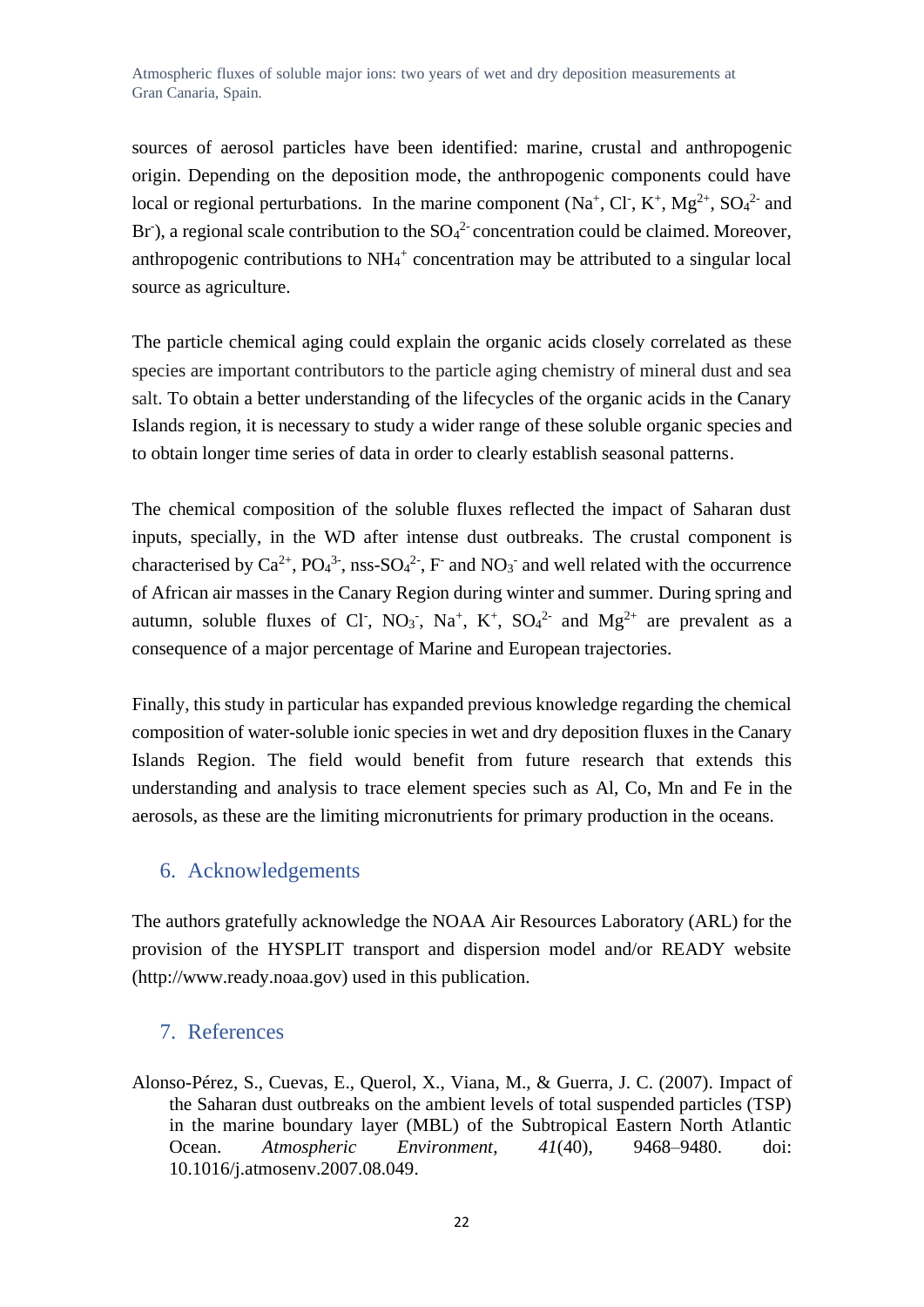- Andreae, M. O., Talbot, R. W., & Li, S. M. (1987). Atmospheric measurements of pyruvic and formic acid. *Journal of Geophysical Research*, *92*(D6), 6635–6641. doi: 10.1029/JD092iD06p06635.
- Astitha, M., Kallos, G., Spyrou, C., O'Hirok, W., Lelieveld, J., & Denier Van Der Gon, H. A. C. (2010). Modelling the chemically aged and mixed aerosols over the eastern central Atlantic Ocean-potential impacts. *Atmospheric Chemistry and Physics*, *10*(13), 5797–5822. doi: 10.5194/acp-10-5797-2010.
- Avila, A., Alarcón, M., & Queralt, I. (1998). The chemical composition of dust transported in red rains - Its contribution to the biogeochemical cycle of a Holm Oak Forest in Catalonia (Spain). *Atmospheric Environment*, *32*(2), 179–191. doi: 10.1016/S1352-2310(97)00286-0.
- Baker, A. R., Jickells, T. D., Witt, M., & Linge, K. L. (2006). Trends in the solubility of iron, aluminium, manganese and phosphorus in aerosol collected over the Atlantic Ocean. *Marine Chemistry*, *98*(1), 43–58. doi: 10.1016/j.marchem.2005.06.004.
- Bouwman, A. F., Lee, D. S., Asman, W. A. H., Dentener, F. J., Van Der Hoek, K. W., & Olivier, J. G. J. (1997). A global high-resolution emission inventory for ammonia. *Global Biogeochemical Cycles*, *11*(4), 561–587. doi: 10.1029/97GB02266.
- Buseck, P. R., & Pósfai, M. (1999). Airborne minerals and related aerosol particles: Effects on climate and the environment. *Proceedings of the National Academy of Sciences of the United States of America*, *96*(7), 3372–3379. doi: 10.1073/pnas.96.7.3372.
- Calvert, J. G., & Stockwell, W. R. (1983). Acid generation in the troposphere by gasphase chemistry. *Environmental Science and Technology*, *17*(9), 428A-443A. doi: 10.1021/es00115a002.
- Chabbi, I., Bahloul, M., Dammak, R., Baati, H., & Azri, C. (2020). Wet deposition of major ions and trace elements in rural and coastal-urban sites in Monastir Region, Eastern Tunisia. *Arabian Journal of Geosciences*, *13*(2). doi: 10.1007/s12517-019- 5014-8.
- Cuevas, C. A., Notario, A., Adame, J. A., Hilboll, A., Richter, A., Burrows, J. P., & Saiz-Lopez, A. (2014). Evolution of NO<sub>2</sub> levels in Spain from 1996 to 2012. *Scientific Reports*, *4*(1), 1–8. doi: 10.1038/srep05887.
- Desboeufs, K., Journet, E., Rajot, J.-L., Chevaillier, S., Triquet, S., Formenti, P., & Zakou, A. (2010). Chemistry of rain events in West Africa: evidence of dust and biogenic influence in convective systems. *Atmospheric Chemistry and Physics*, *10*(19), 9283–9293. doi: 10.5194/acp-10-9283-2010.
- Desboeufs, K. V., & Cautenet, G. (2005). Transport and mixing zone of desert dust and sulphate over Tropical Africa and the Atlantic Ocean region. *Atmospheric Chemistry and Physics Discussions*, *5*(4), 5615–5644. doi: 10.5194/acpd-5-5615-2005.
- Deshmukh, D. K., Kawamura, K., & Deb, M. K. (2016). Dicarboxylic acids, ωoxocarboxylic acids, α-dicarbonyls, WSOC, OC, EC, and inorganic ions in wintertime size-segregated aerosols from central India: Sources and formation processes. *Chemosphere*, *161*, 27–42. doi: 10.1016/j.chemosphere.2016.06.107.
- Díaz, A. M., Díaz, J. P., Expósito, F. J., Hernández-Leal, P. A., Savoie, D., & Querol, X. (2006). Air masses and aerosols chemical components in the free troposphere at the subtropical Northeast Atlantic region. *Journal of Atmospheric Chemistry*, *53*(1), 63– 90. doi: 10.1007/s10874-006-2644-5.
- Gelado-Caballero, M. D., Torres-Padrón, M. E., Hernández-Brito, J. J., Herrera-Melián, J. A., & Pérez-Peña, J. (1996). Aluminium distributions in Central East Atlantic waters (Canary Islands). *Marine Chemistry*, *51*(4), 359–372. doi: 10.1016/0304-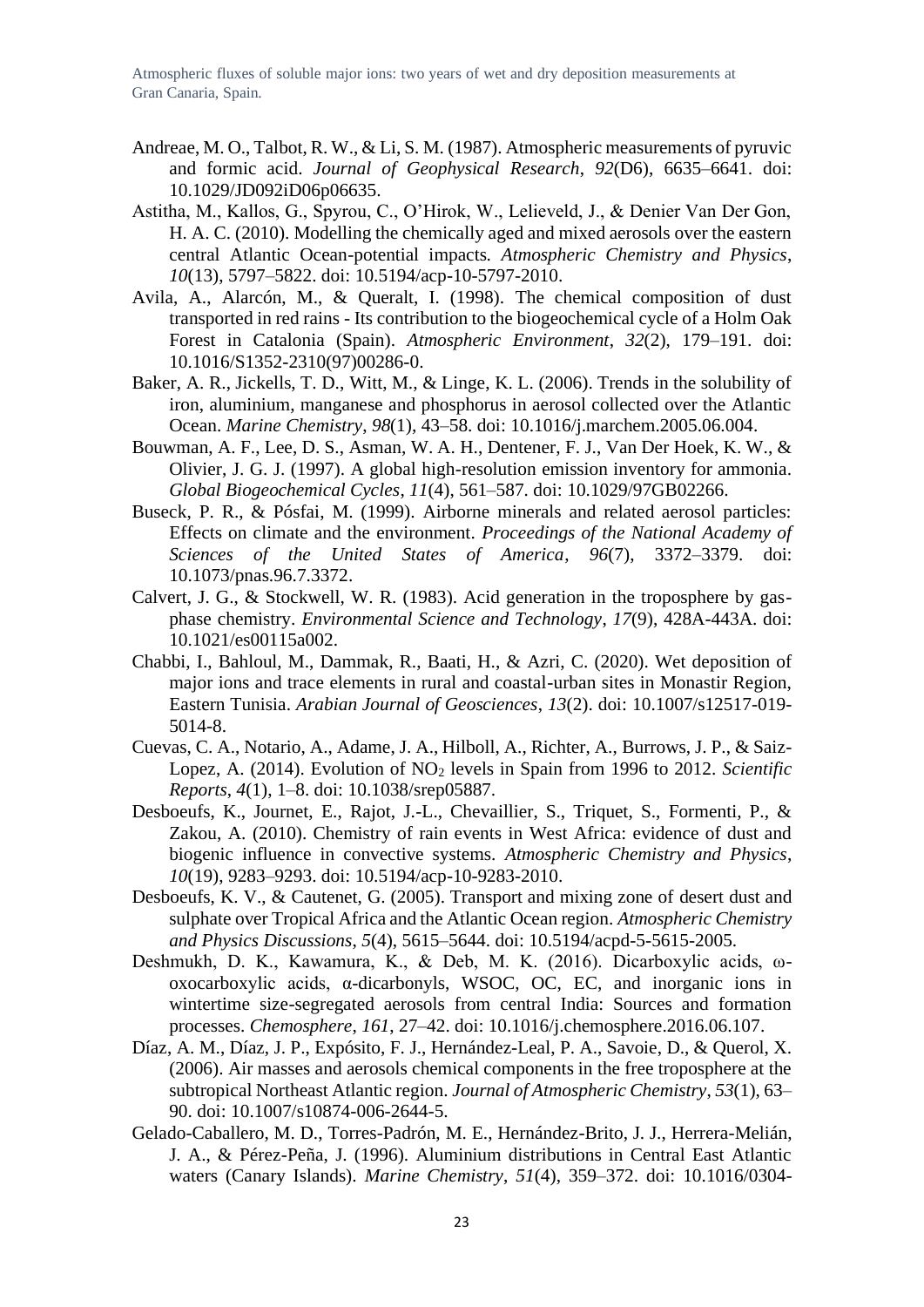4203(95)00069-0.

- Gelado-Caballero, M. D., López-García, P., Prieto, S., Patey, M. D., Collado, C., & Hérnndez-Brito, J. J. (2012). Long-term aerosol measurements in Gran Canaria, Canary Islands: Particle concentration, sources and elemental composition. *Journal of Geophysical Research Atmospheres*, *117*(3). doi: 10.1029/2011JD016646.
- Goudie, A. S., & Middleton, N. J. (2001). Saharan dust storms: Nature and consequences. *Earth-Science Reviews*, *56*(1–4), 179–204. doi: 10.1016/S0012-8252(01)00067-8.
- Huneeus, N., Schulz, M., Balkanski, Y., Griesfeller, J., Prospero, J., Kinne, S., Bauer, S., Boucher, O., Chin, M., Dentener, F., Diehl, T., Easter, R., Fillmore, D., Ghan, S., Ginoux, P., Grini, A., Horowitz, L., Koch, D., Krol, M. C., Zender, C. S. (2011). Global dust model intercomparison in AeroCom phase i. *Atmospheric Chemistry and Physics*, *11*(15), 7781–7816. doi: 10.5194/acp-11-7781-2011.
- Jickells, T. D., An, Z. S., Andersen, K. K., Baker, A. R., Bergametti, C., Brooks, N., Cao, J. J., Boyd, P. W., Duce, R. A., Hunter, K. A., Kawahata, H., Kubilay, N., LaRoche, J., Liss, P. S., Mahowald, N., Prospero, J. M., Ridgwell, A. J., Tegen, I., & Torres, R. (2005). Global iron connections between desert dust, ocean biogeochemistry, and climate. In *Science*, *308*(5718), 67–71. doi: 10.1126/science.1105959.
- Jickells, T., & Moore, C. M. (2015). The Importance of Atmospheric Deposition for Ocean Productivity. *Annual Review of Ecology, Evolution, and Systematics*, *46*(1), 481–501. doi: 10.1146/annurev-ecolsys-112414-054118.
- Johansen, A. M., Siefert, R. L., & Hoffmann, M. R. (2000). Chemical composition of aerosols collected over the tropical North Atlantic Ocean. *Journal of Geophysical Research Atmospheres*, *105*(D12), 15277–15312. doi: 10.1029/2000JD900024.
- Kelly, F. J., & Fussell, J. C. (2015). Air pollution and public health: emerging hazards and improved understanding of risk. *Environmental Geochemistry and Health*, *37*(4), 631–649. doi:10.1007/s10653-015-9720-1.
- Korte, L. F., Pausch, F., Trimborn, S., Brussaard, C. P. D., Brummer, G.-J. A., Van Der Does, M., Guerreiro, C. V, Schreuder, L. T., Munday, C. I., & Stuut, J.-B. W. (2018). Effects of dry and wet Saharan dust deposition in the tropical North Atlantic Ocean. *Biogeosciences*, 1–20. doi: 10.5194/bg-2018-484.
- Lee, C., Martin, R. V., Van Donkelaar, A., Lee, H., Dickerson, R. R., Hains, J. C., Krotkov, N., Richter, A., Vinnikov, K., & Schwab, J. J. (2011).  $SO_2$  emissions and lifetimes: Estimates from inverse modeling using in situ and global, space-based (SCIAMACHY and OMI) observations. *Journal of Geophysical Research Atmospheres*, *116*(6). doi: 10.1029/2010JD014758.
- López-García, P., Gelado-Caballero, M. D., Patey, M. D., Hernandez-Brito, J. J. (2020). *Atmospheric fluxes of soluble nutrients and Fe: more than three years of wet and dry deposition measurements at Gran Canaria (Canary Islands)*. Manuscript under revision.
- López-García, P., Gelado-Caballero, M. D., Collado-Sánchez, C., & Hernández-Brito, J. J. (2017). Solubility of aerosol trace elements: Sources and deposition fluxes in the Canary Region. *Atmospheric Environment*, *148*, 167–174. doi: 10.1016/j.atmosenv.2016.10.035.
- López-García, P., Gelado-Caballero, M. D., Santana-Castellano, D., Suárez de Tangil, M., Collado-Sánchez, C., & Hernández-Brito, J. J. (2013). A three-year time-series of dust deposition flux measurements in Gran Canaria, Spain: A comparison of wet and dry surface deposition samplers. *Atmospheric Environment*, *79*, 689–694. doi: 10.1016/j.atmosenv.2013.07.044.

Menéndez, I., Derbyshire, E., Engelbrecht, J., Von Suchodoletz, H., Zoeller, L., Dorta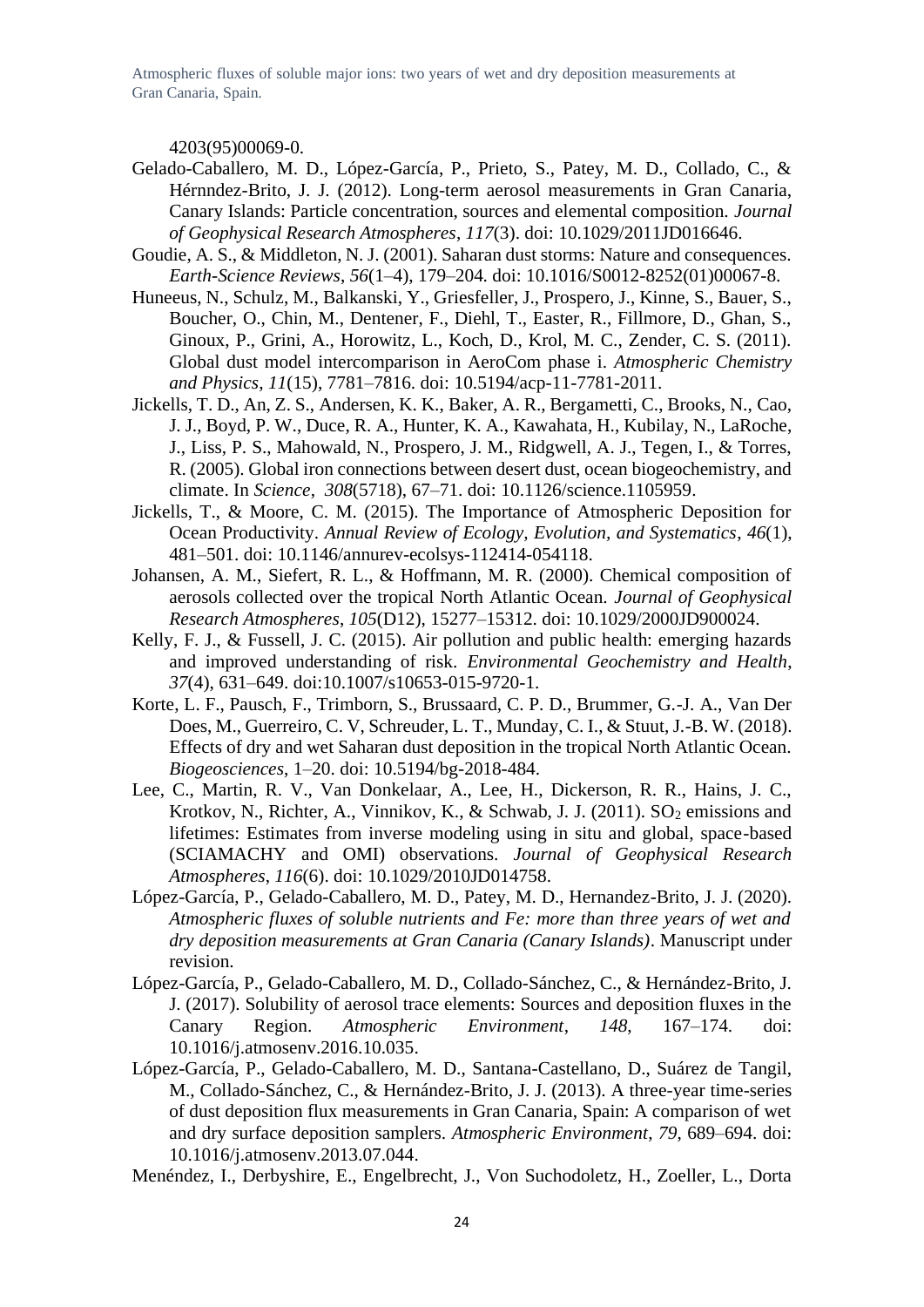Antequera, P., Carrillo, T & Rodriguez de Castro, F. C. B. (2009). Saharan Dust And The Aerosols On The Canary Islands: Past And Present. *Airborne particulates*, 39- 80.

- Menédez, I., Díaz-Hernandez, J. L., Mangas, J., Alonso, I. & Sánchez-Soto, P. J. (2007). Airborne dust accumulation and soil development in the North-East sector of Gran Canaria (Canary Islands, Spain). *Journal of Arid Enviroments, 71*, 57-81. doi: 10.1016/j.jaridenv.2007.03.011.
- Middleton, J. L., Mukhopadhyay, S., Langmuir, C. H., McManus, J. F., & Huybers, P. J. (2018). Millennial-scale variations in dustiness recorded in Mid-Atlantic sediments from 0 to 70 ka. *Earth and Planetary Science Letters*, *482*, 12–22. doi: 10.1016/j.epsl.2017.10.034.
- Millero, F. J. (1974). The Physical Chemistry of Seawater. *Annual Review of Earth and Planetary Sciences*, *2*(1), 101–150. doi: 10.1146/annurev.ea.02.050174.000533.
- Morselli, L., Bernardi, E., Vassura, I., Passarini, F., & Tesini, E. (2008). Chemical composition of wet and dry atmospheric depositions in an urban environment: Local, regional and long-range influences. *Journal of Atmospheric Chemistry*, *59*(3), 151– 170. doi.org/10.1007/s10874-008-9099-9.
- Neuer, S., Torres-Padrón, M. E., Gelado-Caballero, M. D., Rueda, M. J., Hernández-Brito, J., Davenport, R., & Wefer, G. (2004). *Dust deposition pulses to the eastern subtropical North Atlantic gyre: Does ocean's biogeochemistry respond?* doi: 10.1029/2004GB002228.
- Pandolfi, M., Amato, F., Reche, C., Alastuey, A., Otjes, R. P., Blom, M. J., & Querol, X. (2012). Summer ammonia measurements in a densely populated Mediterranean city. *Atmospheric Chemistry and Physics*, *12*(16), 7557–7575. doi: 10.5194/acp-12-7557- 2012.
- Pausata, F. S. R., Gaetani, M., Messori, G., Berg, A., Maia De Souza, D., Sage, R. F., & Demenocal, P. B. (2020). One Earth The Greening of the Sahara: Past Changes and Future Implications. *One Earth*, *2*, 235–250. doi: 10.1016/j.oneear.2020.03.002.
- Powell, C. F., Baker, A. R., Jickells, T. D., Bange, H. W., Chance, R. J., & Yodle, C. (2015). *Estimation of the Atmospheric Flux of Nutrients and Trace Metals to the Eastern Tropical North Atlantic Ocean*, *72*(10), 4029-4045. doi: 10.1175/JAS-D-15-0011.s1.
- Prospero, J. M. (1999). Long-term measurements of the transport of African mineral dust to the southeastern United States: Implications for regional air quality. *Journal of Geophysical Research Atmospheres*, *104*(D13), 15917–15927. doi: 10.1029/1999JD900072.
- Prospero, J. M., Collard, F. X., Molinié, J., & Jeannot, A. (2014). Characterizing the annual cycle of African dust transport to the Caribbean Basin and South America and its impact on the environment and air quality. *Global Biogeochemical Cycles*, *28*(7), 757–773. doi: 10.1002/2013GB004802.
- Prospero, J. M., Ginoux, P., Torres, O., Nicholson, S. E., & Gill, T. E. (2002). Environmental characterization of global sources of atmospheric soil dust identified with the Nimbus 7 Total Ozone Mapping Spectrometer (TOMS) absorbing aerosol product. *Reviews of Geophysics*, *40*(1), 2–31. doi: 10.1029/2000RG000095.
- Prospero, J. M., & Lamb, P. J. (2003). African Droughts and Dust Transport to the Caribbean: Climate Change Implications. *Science*, *302*(5647), 1024–1027. doi: 10.1126/science.1089915.
- Ramanathan, V., Crutzen, P. J., Kiehl, J. T., & Rosenfeld, D. (2001). Atmosphere: Aerosols, climate, and the hydrological cycle. In *Science*, *294*, 2119–2124. doi: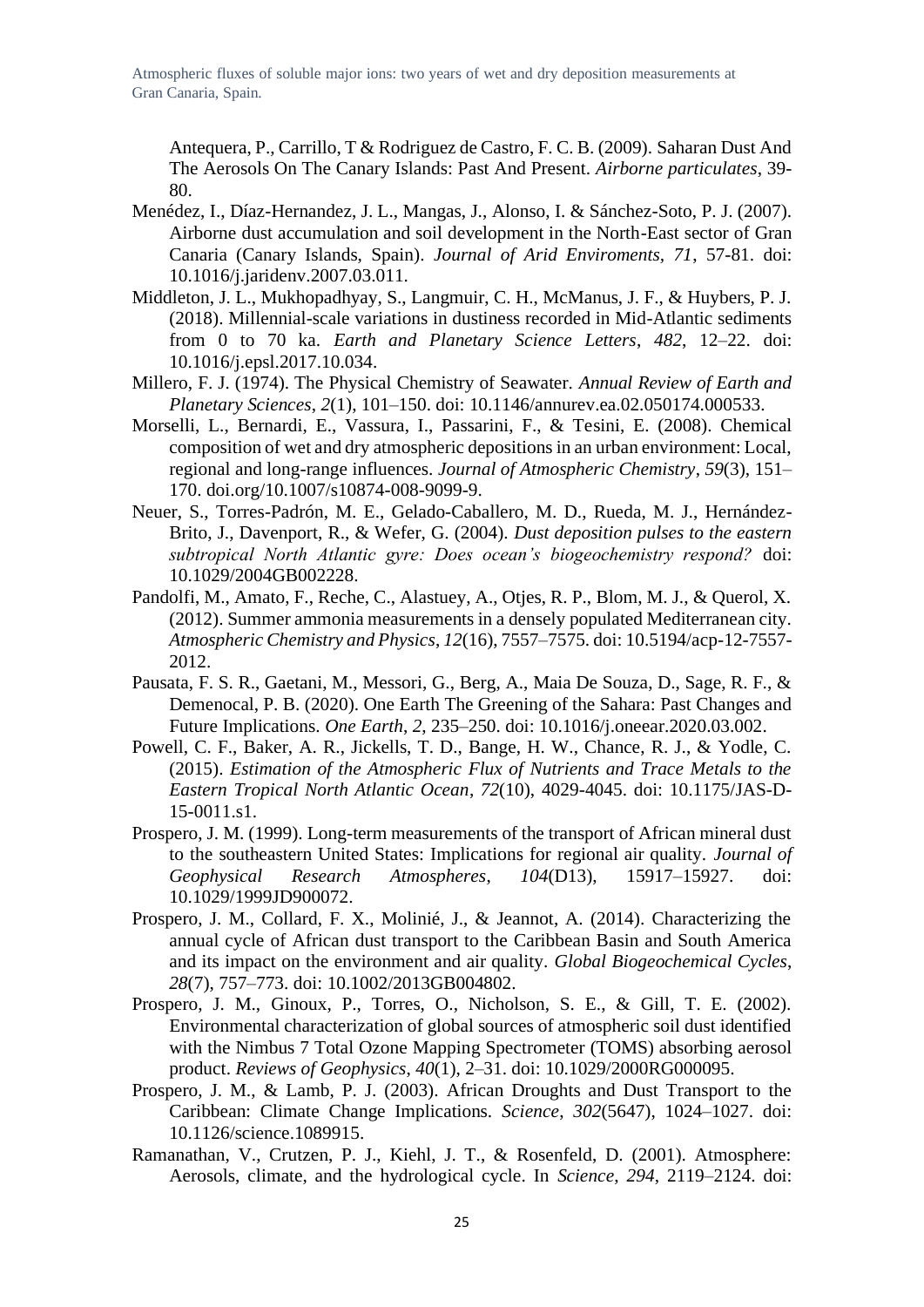10.1126/science.1064034.

- Ridame, C., Dekaezemacker, J., Guieu, C., Bonnet, S., L'Helguen, S., & Malien, F. (2014). Contrasted Saharan dust events in LNLC environments: impact on nutrient dynamics and primary production. *Biogeosciences*, *11*(17), 4783–4800. doi: 10.5194/bg-11-4783-2014.
- Rodríguez, S., Cuevas, E., Prospero, J. M., Alastuey, A., Querol, X., López-Solano, J., García, M. I., & Alonso-Pérez, S. (2015). Modulation of Saharan dust export by the North African dipole. *Atmospheric Chemistry and Physics*, *15*(13), 7471–7486. doi: 10.5194/acp-15-7471-2015.
- Rodríguez, Sergio, Calzolai, G., Chiari, M., Nava, S., García, M. I., López-Solano, J., Marrero, C., López-Darias, J., Cuevas, E., Alonso-Pérez, S., Prats, N., Amato, F., Lucarelli, F., & Querol, X. (2020). Rapid changes of dust geochemistry in the Saharan Air Layer linked to sources and meteorology. *Atmospheric Environment*, *223*. doi: 10.1016/j.atmosenv.2019.117186.
- Rolph, G., Stein, A., & Stunder, B. (2017). Real-time Environmental Applications and Display sYstem: READY. *Environmental Modelling and Software*, *95*, 210–228. doi: 10.1016/j.envsoft.2017.06.025.
- Sancho, P., de la Cruz, J., Díaz, A., Martín, F., Hernández, E., Valero, F., & Albarrán, B. (1992). A five-year climatology of back-trajectories from the Izaña baseline station, Tenerife, Canary Islands. *Atmospheric Environment Part A, General Topics*, *26*(6), 1081–1096. doi: 10.1016/0960-1686(92)90040-R.
- Seinfeld, J. H. and Pandis, S. N. From air pollution to Climate Change. *Atmospheric Chemestry and Physics, 15*(2), 6219-6234.
- Skonieczny, C., Paillou, P., Bory, A., Bayon, G., Biscara, L., Crosta, X., Eynaud, F., Malaizé, B., Revel, M., Aleman, N., Barusseau, J.-P., Vernet, R., Lopez, S., & Grousset, F. (2015). African humid periods triggered the reactivation of a large river system in Western Sahara. *Nature Communications*, *6*, 8751. doi: 10.1038/ncomms9751.
- Stein, A. F., Draxler, R. R., Rolph, G. D., Stunder, B. J. B., Cohen, M. D., & Ngan, F. (2015). Noaa's hysplit atmospheric transport and dispersion modeling system. In *Bulletin of the American Meteorological Society*, *96*(12) 2059–2077. doi: 10.1175/BAMS-D-14-00110.1.
- Talbot, R. W., Andreae, M. O., Berresheim, H., Jacob, D. J., & Beecher, K. M. (1990). Sources and sinks of formic, acetic, and pyruvic acids over central Amazonia. 2. Wet season. *Journal of Geophysical Research*, *95*(D10), 16799–16811. doi: 10.1029/jd095id10p16799.
- Torres-Padrón, M. E., Gelado-Caballero, M. D., Collado-Sánchez, C., Siruela-Matos, V. F., Cardona-Castellano, P. J., & Hernández-Brito, J. J. (2002). Variability of dust inputs to the CANIGO zone. *Deep-Sea Research Part II: Topical Studies in Oceanography*, *49*(17), 3455–3464. doi: 10.1016/S0967-0645(02)00091-7.
- Torres, C., Cuevas Agulló, E., Guerra García, J. C., & Carreño Corbella, V. (2001). Caracterización de las masas de aire en la región subtropical. Paper presented at V Simposio Nacional de Predicción, Inst. Nac. de Meteorol., Madrid.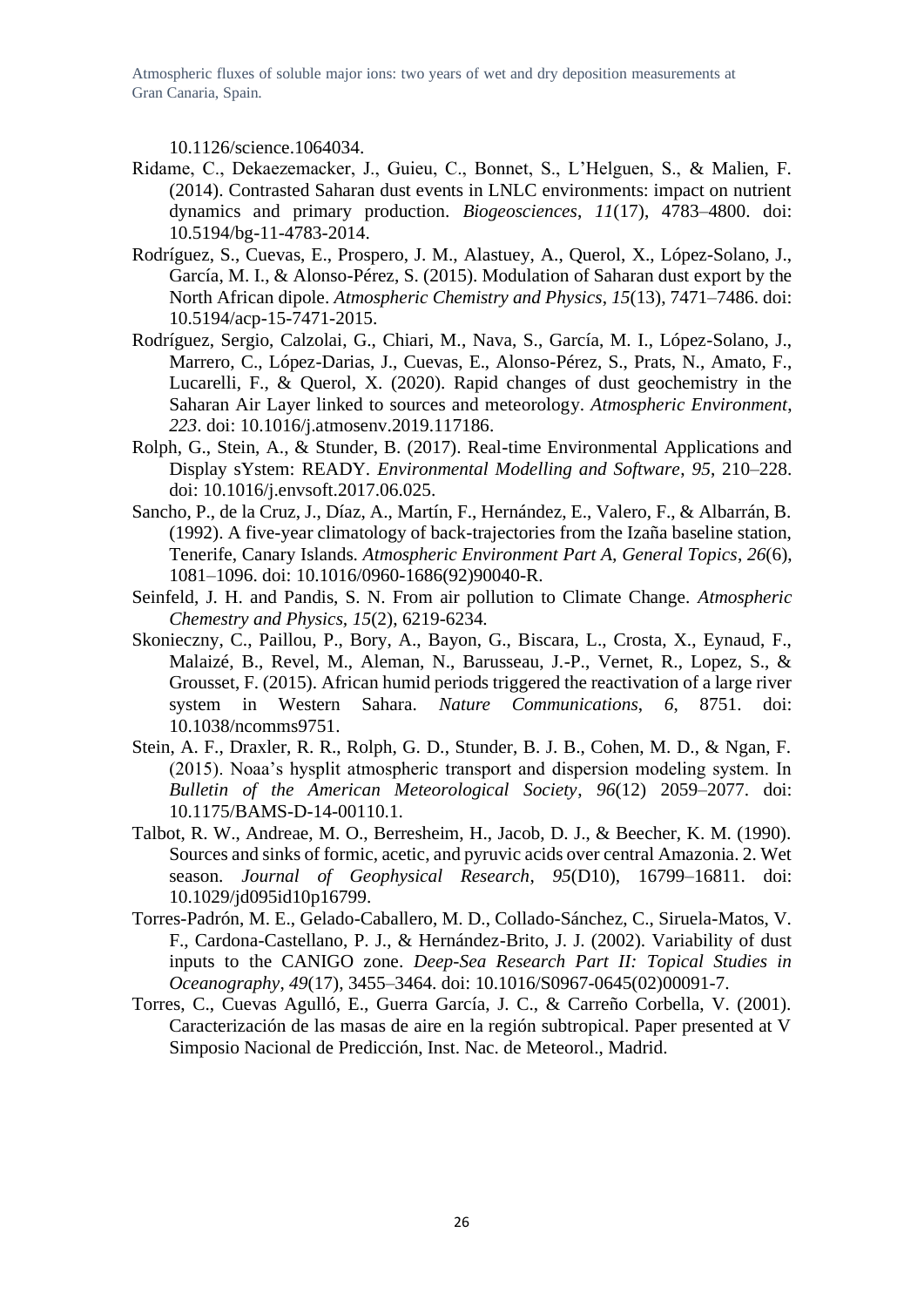

## <span id="page-26-0"></span>Supplementary materials

Figure S1: Rain accumulation time series in TF station during 2005-2019.



Figure S2: Seasonal rain accumulation during sampling period (January 2018 to March 2020). 1, winter; 2, spring; 4, autumn.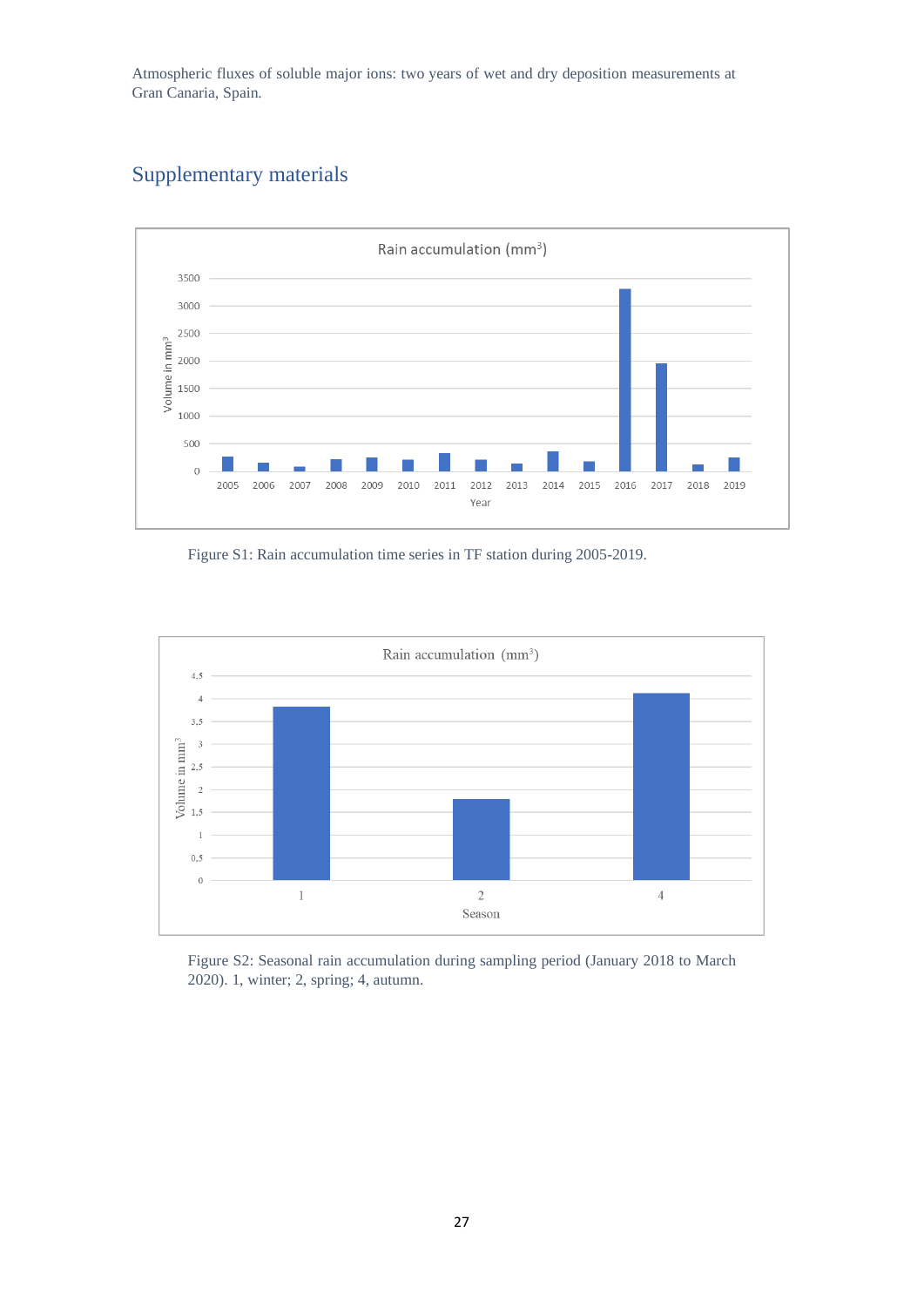| <b>Total flux</b><br>contribution | $\mathbf{F}$ | Ac    | Fo    | Cl <sub>1</sub> | $Br^-$                  | NO <sub>3</sub> |       | $SO_4^2$   nss- $SO_4^2$ | $\mathbf{O} \mathbf{x}$ | <b>Na</b> | $\mid$ NH <sub>4</sub> <sup>+</sup> | $K^+$ | $\mathbf{Mg}^{2+}$ | $Ca^{2+}$ |
|-----------------------------------|--------------|-------|-------|-----------------|-------------------------|-----------------|-------|--------------------------|-------------------------|-----------|-------------------------------------|-------|--------------------|-----------|
| $\%WD$                            | 0,04         | 25,02 | 8,40  |                 | $30,25$ 57,79           | 4,15            | 31,72 | 28,63                    | 1,13                    |           | $31,38$   85,01                     | 24,80 | 29,94              | 12,11     |
| $\%DD$                            | 99.96        | 74,98 | 91,60 |                 | $69,75$   42,21   95,85 |                 | 68,28 | 71,37                    | 98,87                   | 68,62     | 14,99                               | 75,20 | 70,06              | 87,89     |

Table S1: Contributions of fluxes of soluble elements (%) for DD and WD samples from January 2018 to March 2020. Values for WD represent only the average for raining days. Acid acetic (Ac), Formic (Fo) and Oxalic (Ox).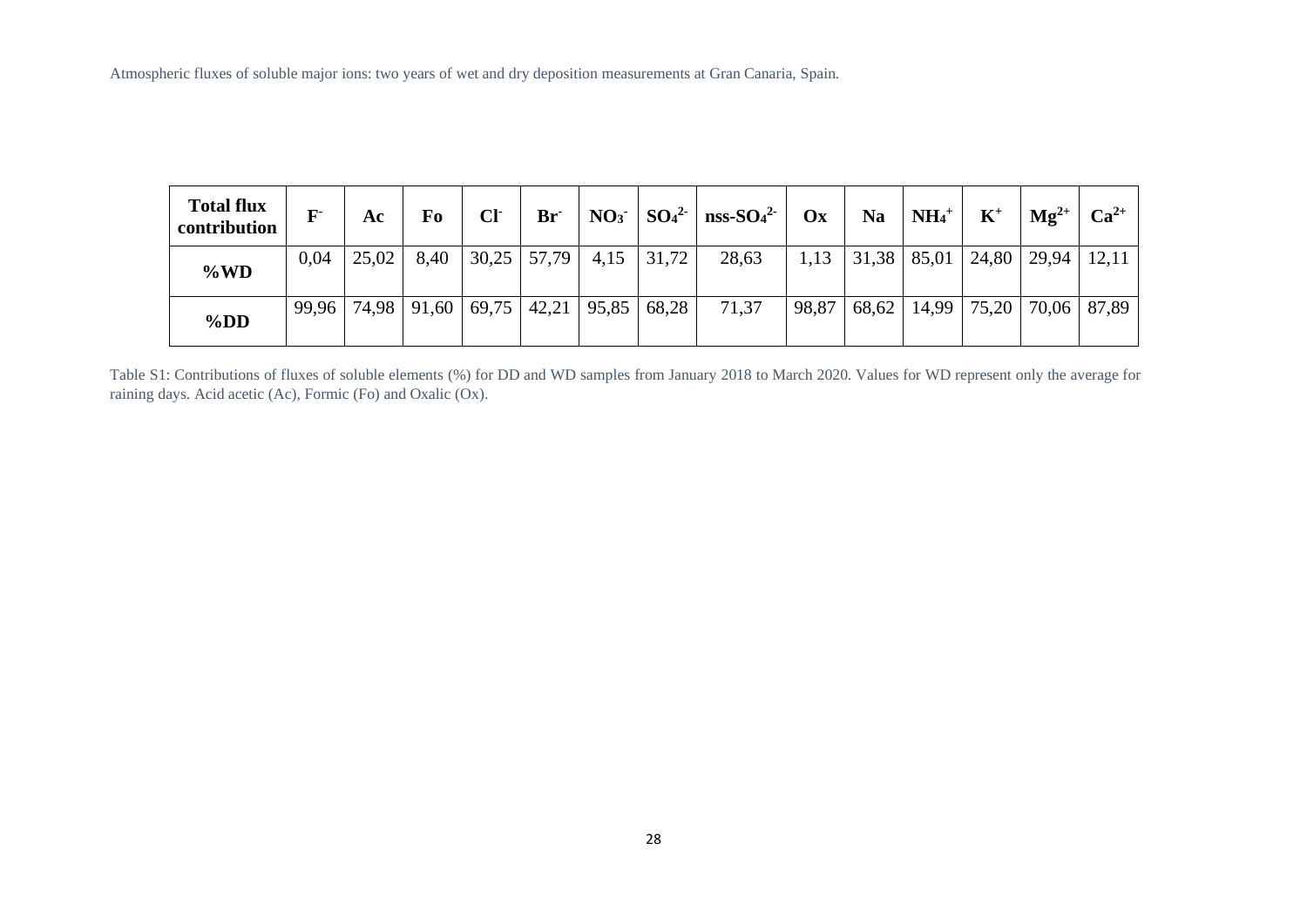## **Memoria final del Trabajo Fin de Grado**

### **Descripción de las actividades desarrolladas durante la realización del TFT**

- Recogida y determinación de las fracciones solubles lixiviadas de filtros Whatman de policarbonato y medidas de PH para las muestras de deposiciones secas y húmedas.
- Búsqueda bibliográfica a través de recursos proporcionados por la tutora y en diferentes bases de datos en las que la Biblioteca Universitaria está escrita, como *Web of Science, Scopus, Science Direct o Faro.*
- Tratamiento de datos obtenidos, elaboración de gráficos, elaboración de retrotrayectorias, análisis estadístico y discusión de la información recopilada.

### **Formación recibida**

- HYSPLIT. Software desarrollado por NOA para realizar los mapas de las retrotrayectorias de las masas de aire y determinar el origen tanto el tipo de aerosol.
- Excell. Hoja de cálculo desarrollada por Microsoft para el procesamiento de los resultados obtenidos y representación gráfica.

## **Nivel de integración e implicación dentro del departamento y relaciones con el personal.**

Mi nivel de integración se vio favorecido gracias a la buena actitud de mi tutora, compañeros de laboratorio tanto de los integrantes del Departamento de Química. He tenido la gran suerte de poder trabajar junto a ellos ya que me han hecho sentir uno más del equipo y me han ayudado en todo lo posible, por lo que estoy muy agradecido.

## **Aspectos positivos y negativos más significativos relacionados con el desarrollo del TFT**

Los aspectos más recalcables han sido la satisfacción personal al superar las diferentes adversidades que se dan a lo largo de la realización del TFT, así como la comprensión de los resultados estadísticos obtenidos.

## **Valoración personal del aprendizaje conseguido a lo largo del TFT**